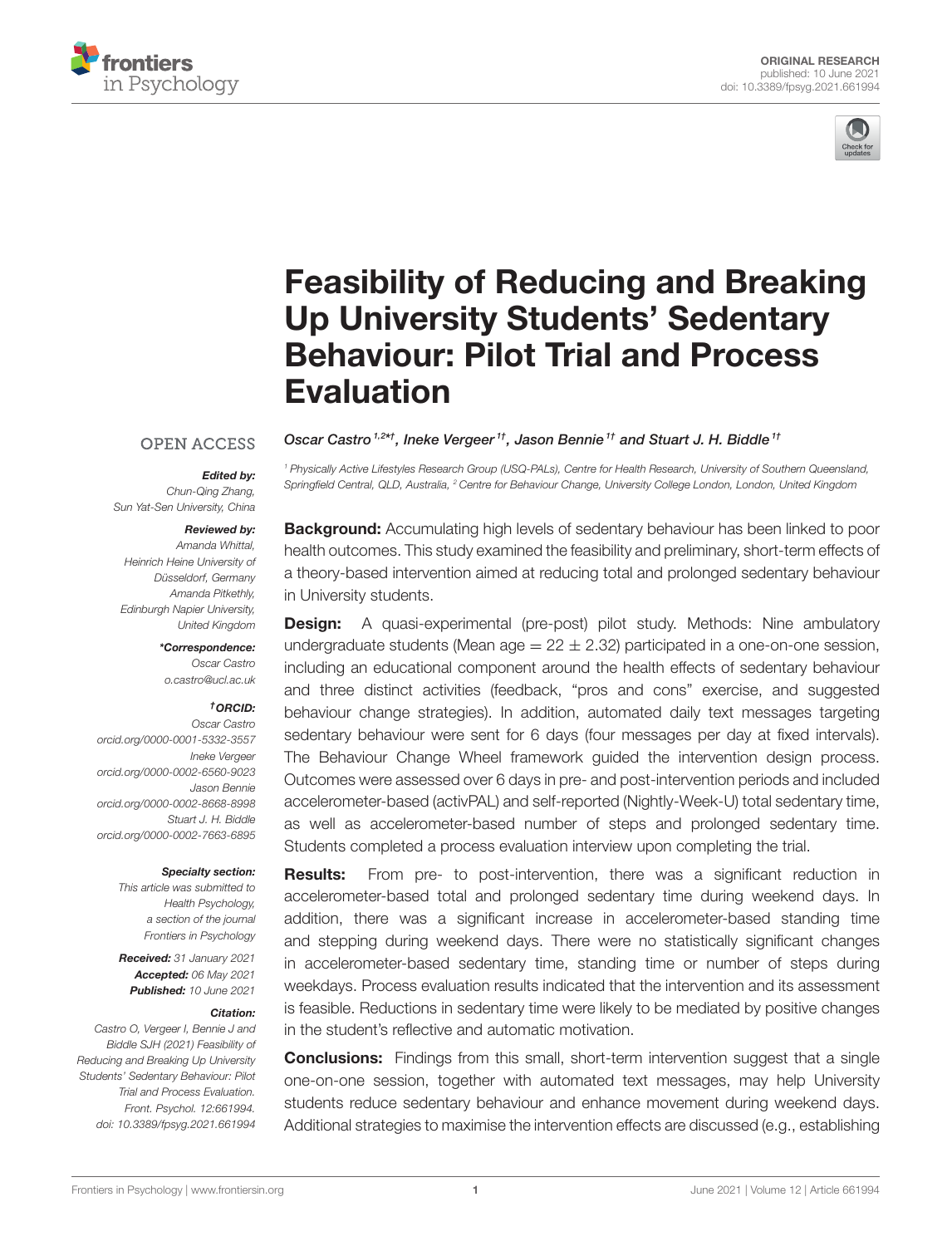a collaboration with University staff, introducing sit-to-stand desks, and/or facilitating social support). A randomised control trial assessing sedentary behaviour over a longer period is needed to adequately study the intervention's effectiveness.

Keywords: college students, sitting time, COM-B model, theoretical domains framework, implementation research

# INTRODUCTION

Sedentary behaviour refers to any waking activity involving low energy expenditure and where sitting, reclining, or lying is the dominant posture [\(Tremblay et al., 2017\)](#page-19-0). Accumulating high levels of sedentary behaviour has been linked to negative physical and mental health outcomes [\(Biswas et al., 2015;](#page-17-0) Zhai et al., [2015;](#page-19-1) [Patterson et al., 2018\)](#page-18-0). As a result, in addition to promoting aerobic and muscle-strengthening activities, public health guidelines now recommend individuals minimise the amount of time spent sedentary, as well as break up long periods of sedentary behaviour [\(Department of Health, 2014;](#page-18-1) Department of Health, Physical Activity, Health Improvement and Protection, [2019\)](#page-18-2).

The majority of sedentary behaviour and public health research to date have focused on desk-based office workers [\(Gardner et al., 2016\)](#page-18-3), as most of their working hours are spent sitting. Similar to office workers, University students also spend most of their waking hours behind a desk, either studying or attending lectures [\(Castro et al., 2020a\)](#page-17-1). Thus, more recently, there has been an increased number of intervention studies specifically targeting University student's sedentary behaviour. [Cotten and Prapavessis \(2016\)](#page-17-2) conducted a randomised control trial and found small-to-moderate effects favouring the effectiveness of a text message-based intervention in increasing University students' non-sedentary behaviours (especially light-intensity physical activity). In a pilot randomised control trial, [Sui and Prapavessis \(2018\)](#page-18-4) provided evidence for the potential of an intervention to increase break frequency during occupational (student) sedentary behaviour. Some other interventions (i.e., [Jerome et al., 2017;](#page-18-5) [Mnich et al., 2019\)](#page-18-6) have focused on introducing environmental changes. Jerome et al. [\(2017\)](#page-18-5) tested the effects of introducing sit-to-stand desks into a University classroom on student's sitting and standing behaviours. Their findings support sit-to-stand desks as an approach to reducing sedentary behaviour in University classrooms. [Mnich et al. \(2019\)](#page-18-6) found that placing decisional cues in open study areas (i.e., posters and table plaques with phrases such as "Standing up means studying easier!"; "Be smart, stand up!") is an effective strategy to nudge students to use existing sit-to-stand desks, decreasing University student's sedentary behaviour and promoting active alternatives.

While the above-mentioned studies were somewhat successful in changing their respective target behaviours in the short-term, a limitation is that interventions were often not informed by a particular theory of behaviour change or, at least, theoretical guidance was not explicitly reported. To develop effective behaviour change interventions, however, it is important to have a theoretical understanding of what behaviour is and how behaviour change works, so the relevant mechanisms of change can be appropriately targeted [\(Michie et al., 2008\)](#page-18-7). The Behaviour Change Wheel (BCW) is a theory-driven framework that provides a systematic way of developing interventions [\(Michie et al., 2014\)](#page-18-8). The Capability, Opportunity, Motivation, Behaviour (COM-B) model is at the heart of the BCW and posits that changing behaviour involves changing one or more of the following: capability, opportunity, and motivation (i.e., is greater capability, more opportunity, and/or stronger motivation required to achieve change?). Within these three components, the model specifies further subdivisions: capability is divided into physical capability (physical skills) and psychological capability (the capacity to engage in the necessary thought processes, such as knowledge or reasoning); opportunity is divided into physical opportunity (afforded by the environment) and social opportunity (afforded by the cultural milieu that dictates the way we think about things); and motivation is divided into reflective motivation (involving conscious plans and evaluations) and automatic motivation (involving emotional responses as well as impulses/habits resulting from associative learning). As an optional step within the BCW, the Theoretical Domains Framework (TDF) can be used to provide a more detailed understanding of the COM-B components [\(Cane et al., 2012\)](#page-17-3). The TDF is an integrative framework of behaviour change constructs that was developed to provide a theory-based, comprehensive approach to identify influences of behaviour. An overview of the 14 TDF domains linking to the COM-B components is available as online **[Supplementary Material](#page-17-4)** (**[Table 1](#page-2-0)**).

A critical step within the BCW framework involves using the COM-B model (and possibly the TDF) to identify what needs to change for the behaviour to shift in the desired direction. Drawing a parallel with the medical field, the BCW describes this step as "behavioural diagnosis." It is hypothesised that a good behavioural diagnosis is more likely to lead to effective interventions, because it is clear which mediators of change need to be targeted. While this might seem like an obvious step, interventions are not always designed based on a thorough analysis of the behaviour and its determinants, but on personal experience ("common sense") or a favoured theoretical approach [\(West and O'Neal, 2004\)](#page-19-2). Based on the behavioural diagnosis results, the BCW provides guidance regarding which intervention functions and associated Behaviour Change Techniques (BCTs) are likely to bring about change for a given behaviour. These BCW-indicated strategies are drawn from an analysis of the literature and an expert consensus exercise, which were part of the BCW development process and resulted in an indicative mapping of intervention types and COM-B/TDF targets [\(Michie et al., 2011,](#page-18-9) [2014\)](#page-18-8). For example, if physical and social opportunity are thought to be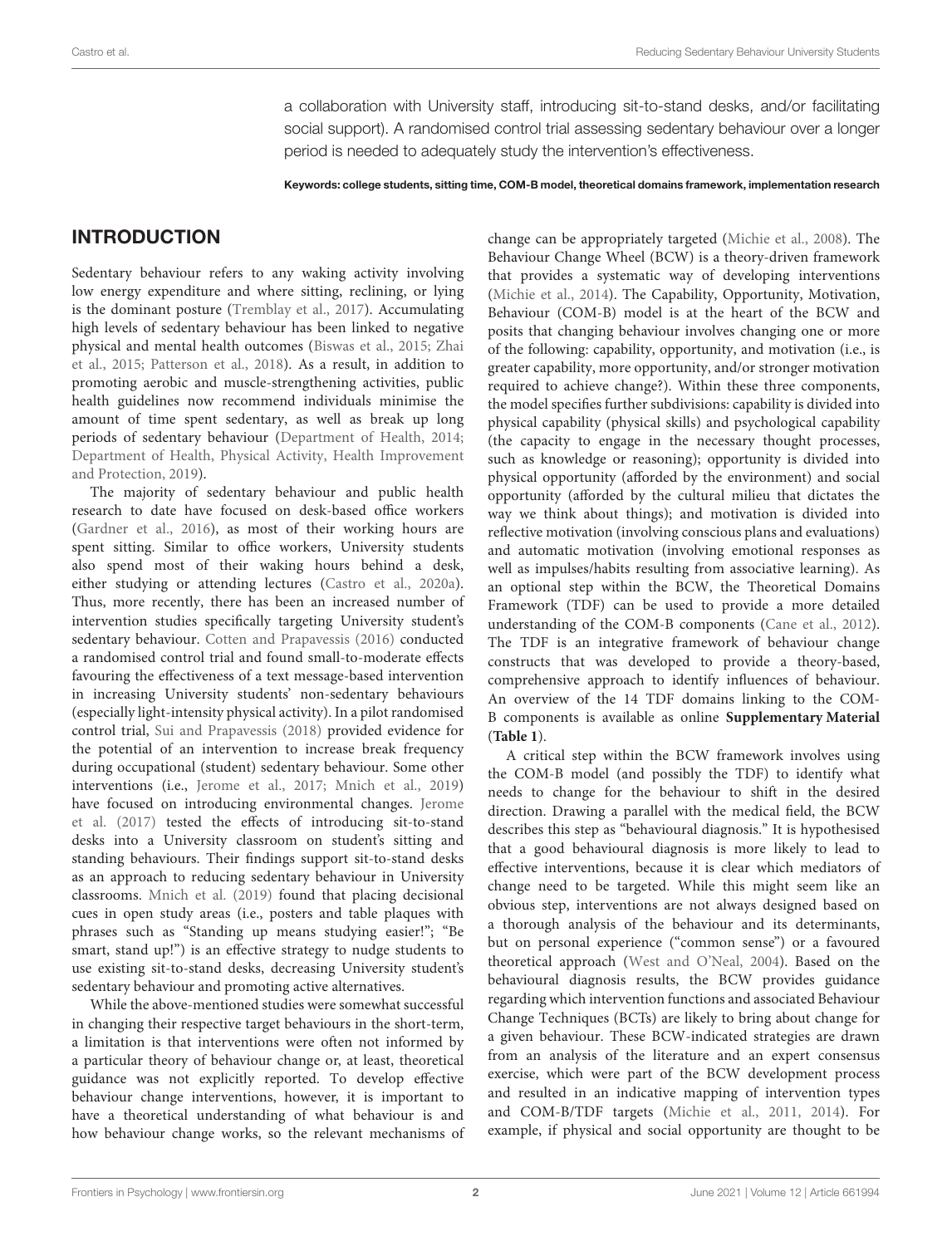<span id="page-2-0"></span>TABLE 1 | The Theoretical Domains Framework (v2) with definitions and component constructs [Michie et al., 2014.](#page-18-8)

| <b>COM-B components</b>  | <b>TDF domains linking to</b><br><b>COM-B components</b> | <b>Definition</b>                                                                                                                                                                               | <b>Constructs</b>                                                                                                                                                                                      |
|--------------------------|----------------------------------------------------------|-------------------------------------------------------------------------------------------------------------------------------------------------------------------------------------------------|--------------------------------------------------------------------------------------------------------------------------------------------------------------------------------------------------------|
| Psychological capability | Knowledge                                                | An awareness of the existence of something                                                                                                                                                      | Knowledge (including knowledge of<br>condition/scientific rationale)<br>Procedural knowledge<br>Knowledge of task environment                                                                          |
| Psychological capability | Memory attention and<br>decision processes               | The ability to retain information, focus selectively on<br>aspects of the environment and choose between<br>two or more alternatives                                                            | Memory<br>Attention<br>Attention control<br>Decision making<br>Cognitive overload/tiredness                                                                                                            |
| Psychological capability | Behavioural regulation                                   | Anything aimed at managing or changing objectively<br>observed or measured actions                                                                                                              | Self-monitoring<br>Breaking habit<br>Action planning                                                                                                                                                   |
| Physiological capability | Skills                                                   | An ability or proficiency acquired through practise                                                                                                                                             | <b>Skills</b><br>Competence/ability/skill assessment<br>Practise/skills development<br>Interpersonal skills<br>Coping strategies                                                                       |
| Reflective motivation    | Intentions                                               | A conscious decision to perform a behaviour or a<br>resolve to act in a certain way                                                                                                             | Stability of intentions<br>Stages of change model<br>Trans theoretical model and<br>stages of change                                                                                                   |
| Reflective motivation    | Goals                                                    | Mental representations of outcomes or end states<br>that an individual wants to achieve                                                                                                         | Goals (distal/proximal)<br>Goal priority<br>Goal/target setting<br>Goals (autonomous/controlled)<br>Action planning<br>Implementation intention                                                        |
| Reflective motivation    | Beliefs about consequences                               | Acceptance of the truth, reality, or validity about<br>outcomes of a behaviour in a given situation                                                                                             | <b>Beliefs</b><br>Outcome expectancies<br>Characteristics of outcome expectancies<br>Anticipated regret<br>Consequents                                                                                 |
| Reflective motivation    | Optimism                                                 | The confidence that things will happen for the best<br>or that desired goals will be attained                                                                                                   | Optimism<br>Pessimism<br>Unrealistic optimism<br>Identity                                                                                                                                              |
| Reflective motivation    | Beliefs about capabilities                               | Acceptance of the truth, reality or validity about an<br>ability, talent or facility that a person can put to<br>constructive use                                                               | Self-confidence<br>Perceived competence<br>Self-efficacy<br>Perceived behavioural control<br><b>Beliefs</b><br>Self-esteem<br>Empowerment<br>Professional confidence                                   |
| Reflective motivation    | Social/professional role and<br>identity                 | A coherent set of behaviours and displayed personal<br>qualities of an individual in a social or work setting                                                                                   | Professional identity<br>Professional role<br>Social identity<br>Identity<br>Professional boundaries<br>Professional confidence<br>Group identity<br>Leadership<br>Organisational commitment           |
| Physical opportunity     | Environmental context and<br>resources                   | Any circumstance of a person's situation or<br>environment that discourages or encourages the<br>development of skills and abilities, independence,<br>social competence and adaptive behaviour | Environmental stressors<br>Resources/material resources<br>Organisational culture/climate<br>Salient events/critical incidents<br>Person $\times$ environment interaction<br>Barriers and facilitators |

(Continued)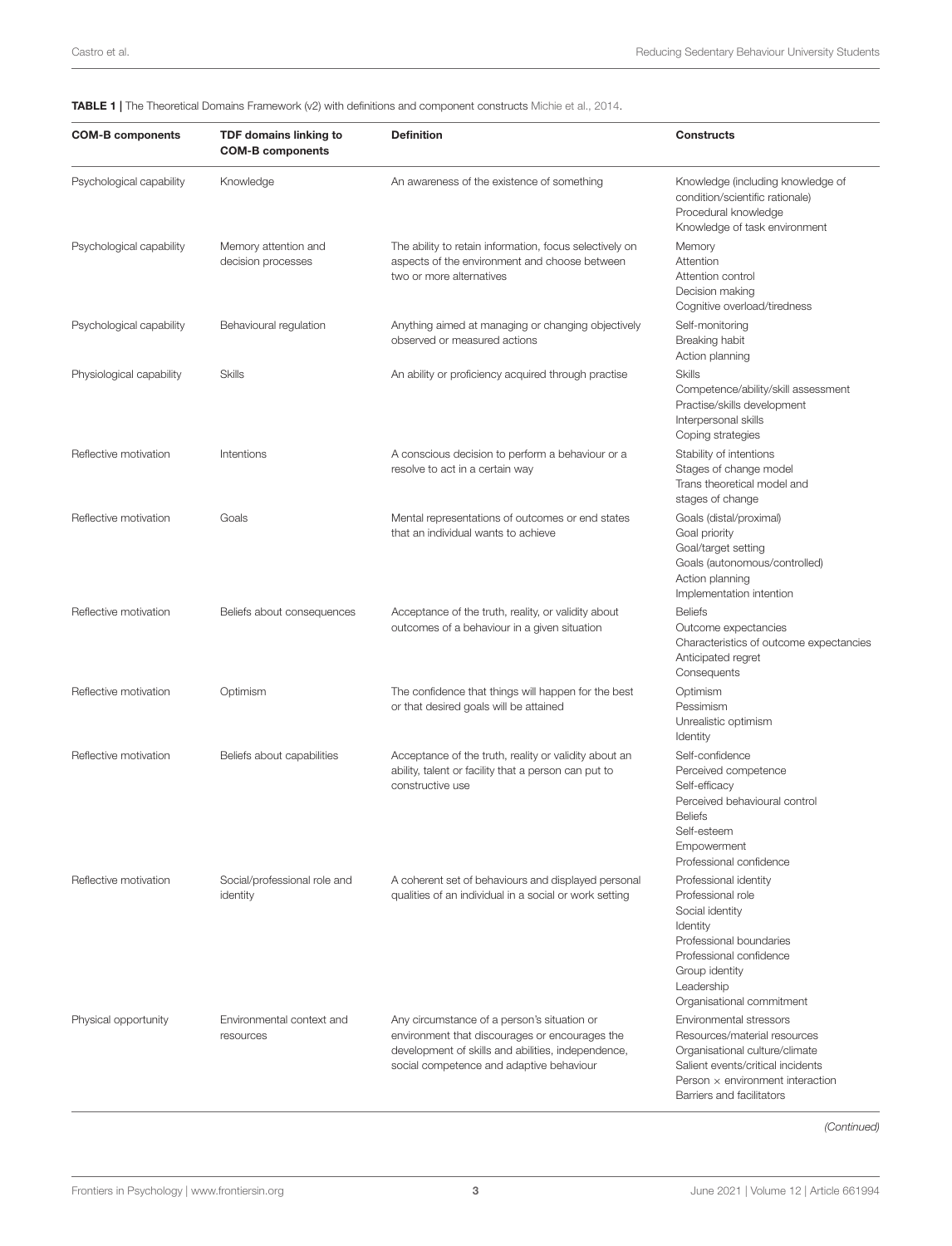#### TABLE 1 | Continued

| <b>COM-B components</b> | TDF domains linking to<br><b>COM-B components</b> | <b>Definition</b>                                                                                                                                                                            | <b>Constructs</b>                                                                                                                                                                       |
|-------------------------|---------------------------------------------------|----------------------------------------------------------------------------------------------------------------------------------------------------------------------------------------------|-----------------------------------------------------------------------------------------------------------------------------------------------------------------------------------------|
| Social opportunity      | Social influences                                 | Those interpersonal processes that can cause<br>individuals to change their thoughts, feelings, or<br>behaviours                                                                             | Social pressure<br>Social norms<br>Group conformity<br>Social comparisons<br>Group norms<br>Social support<br>Power<br>Intergroup conflict<br>Alienation<br>Group identity<br>Modelling |
| Automatic motivation    | Emotion                                           | A complex reaction pattern, involving experiential,<br>behavioural, and physiological elements, by which<br>the individual attempts to deal with a personally<br>significant matter or event | Fear<br>Anxiety<br>Affect<br><b>Stress</b><br>Depression<br>Positive/negative affect<br>Burn-out                                                                                        |
| Automatic motivation    | Reinforcement                                     | Increasing the probability of a response by arranging<br>a dependent relationship, or contingency, between<br>the response and a given stimulus                                              | Rewards (proximal/distal, valued/not<br>valued, probable/improbable)<br>Incentives<br>Punishment<br>Consequents<br>Reinforcement<br>Contingencies<br>Sanctions                          |

important for the performance of a given behaviour (behavioural diagnosis), the BCW provides a broad indication as to the likely effectiveness of interventions based on "environmental restructuring," "coercion," and/or "enablement." Each of these intervention types might be enacted by a range of related BCTs (e.g., environmental restructuring might be enacted by using the BCTs "adding objects to the environment," "social support," and/or "restructuring the physical/social environment").

Once the intervention has been designed, a key step before the start of a large-scale trial is pilot testing [\(Steckler et al.,](#page-18-10) [2002\)](#page-18-10). Conducting a pilot trial is helpful for several reasons, such as identifying recruitment or budget problems, optimising the intervention content and mode of delivery, informing on the accuracy of the measurement tools, and/or estimating the intervention's effect size [\(Thabane et al., 2010\)](#page-19-3). At this stage, a process evaluation can have an important role in understanding the feasibility of the intervention and refining its design and evaluation [\(Oakley et al., 2006\)](#page-18-11). The updated UK Medical Research Council (MRC) guidelines provide directions on how to structure the process evaluation of pilot trials [\(Moore et al., 2015\)](#page-18-12). This framework recommends: (i) assessing the acceptability of implementation structures; (ii) testing intermediate mechanisms (to get a better understanding of the pathways between intervention and outcomes); and (iii) identifying contextual factors associated with variations in outcomes. All these are critical to inform the intervention's future scale-up efforts.

The aims of the present study were 2-fold: (i) to explore the preliminary, short-term effects of a BCW-informed intervention to reduce total and prolonged sedentary behaviour among a small sample of University students (outcome evaluation); and (ii) to assess the feasibility of the intervention and its intended assessment (process evaluation).

# MATERIALS AND METHODS

### Study Design

Data for this quasi-experimental (one group pre-test/post-test) trial were collected in February 2020. Participants underwent a 6 day baseline assessment of sedentary time, took part in a one-on-one intervention session, and completed a 6 day post-intervention assessment immediately following the oneon-one session. In addition, a process evaluation interview was conducted at the end of the 6 day post-intervention assessment. Both pre- and post-intervention assessments included 4 weekdays and 2 weekend days. Participants provided informed written consent and were offered a \$30 gift voucher upon completion of the trial. Ethical approval was obtained from the University of Southern Queensland's (USQ) Human Research Ethics Committee (No. H19REA314).

# **Participants**

Participants were eligible if they were aged 18 years or over, ambulatory, and studied on-campus and full-time at the USQ's Faculty of Business, Education, Law and Arts. Participants were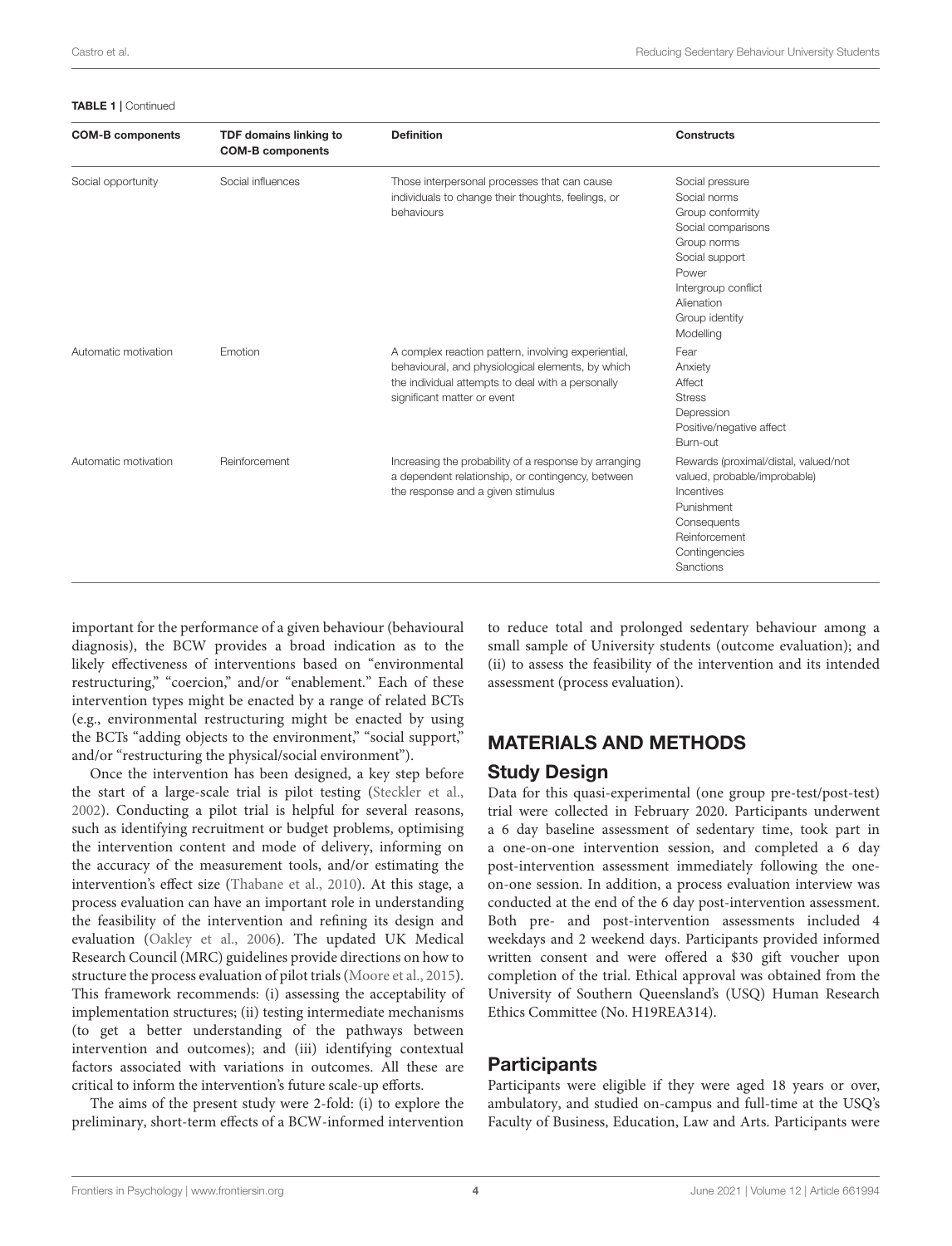invited to participate via an announcement on the Universitywide online portal. Interested participants contacted OC through email to arrange the initial on-campus meeting.

### Intervention

The first stage within the BCW consists of identifying, in terms of the relevant COM-B and TDF components, what needs to change in the person and/or the environment to achieve the desired behaviour. This process, known as "behavioural diagnosis," is typically informed by an analysis of local sources and/or the scientific literature [\(Michie et al., 2014\)](#page-18-8). For the present study, two previous qualitative studies with University students were used to draw an accurate picture of sedentary behaviour and its influences specifically for this population subgroup, highlighting relevant areas for change [\(Deliens et al., 2015;](#page-18-13) [Castro et al.,](#page-17-5) [2020b\)](#page-17-5). It is worth noting that one of the two qualitative studies [\(Castro et al., 2020b\)](#page-17-5) that informed the behavioural diagnosis was conducted with students at the same University as the present study (i.e., different samples from the same population).

The behavioural diagnosis results are detailed in **[Table 2](#page-5-0)** (first column: "Behavioural diagnosis using TDF domains linking to COM-B components—What needs to change?"). A list of BCW-indicated BCTs likely to be effective in changing sedentary behaviour was generated based on the behavioural diagnosis and discussed among the study authors. For example, a common finding in previous qualitative studies is the idea of a goal conflict between carrying out the University tasks and reducing and breaking up sedentary behaviour (which relates to "reflective motivation" within the COM-B and, more specifically, "belief about consequences" within the TDF). Thus, it was surmised that something that needs to change is the students' perception that reducing and breaking up sedentary behaviour during academic activities will disturb their work and concentration. Following with the above example, the BCW suggests a series of BCTs that are thought to be potentially useful when changing "beliefs about consequences," such as "information about health consequences," "credible source," or "framing/reframing." Therefore, these techniques were incorporated into the intervention content, as part of both the one-on-one session and the text messages. A similar process was followed with the rest of the behavioural diagnosis results (**[Table 2](#page-5-0)**).

Once the intervention content was developed, team decisions were made regarding the intervention delivery, taking into account practical criteria (e.g., time and resources available) as well as previous intervention studies targeting sedentary behaviour. For example, [Cotten and Prapavessis \(2016\)](#page-17-2) found that sending regular text-messages is an effective strategy to reduce University students' sedentary behaviour. In addition, previous studies provide support for the efficacy of a single faceto-face intervention session in reducing sedentary behaviour in older adults [\(Gardiner et al., 2011;](#page-18-14) [Fitzsimons et al., 2013\)](#page-18-15). Thus, we decided to use a one-on-one session, together with automated text-messages, as the mode of delivery for the intervention.

The one-on-one session lasted ∼45 to 60 min and was facilitated by OC, who is a Ph.D. candidate with a background in psychology and has completed different qualitative and quantitative research courses as part of his bachelor and master's degree studies. The session was structured around an intervention workbook, which included an introduction with key concepts/health effects of sedentary behaviour and three distinct activities: (i) review of accelerometer-assessed sedentary behaviour from the 6 day baseline assessment (including normative feedback); (ii) "pros and cons" activity to help students reflect on the idea of changing their sedentary behaviour; and (iii) suggested strategies to reduce and break up sedentary time (**[Supplementary File 1](#page-17-4)**—intervention workbook). The suggested strategies were developed using the behavioural diagnosis results (**[Table 2](#page-5-0)**), as well as "general tips" for changing sedentary behaviour found in previous intervention studies [\(Neuhaus et al.,](#page-18-16) [2014;](#page-18-16) [Maylor et al., 2018\)](#page-18-17). Students were also introduced to several freely available resources that might facilitate reducing and breaking up sedentary time (e.g., posters and other visual cues, mobile and computer apps).

In addition to the individual session, participants received a series of daily text-messages during the 6 day post-intervention assessment. A total of 24 messages (four per day) were sent daily at fixed intervals: morning (10:00 am), afternoon (14:00 pm and 17:00 pm) and evening (20:00 pm). These served two purposes: (i) to act as prompts/reminders for the students to reduce and break their sedentary time; and (ii) to reinforce the key messages delivered during the face-to-face session (**[Supplementary File 2](#page-17-4)**—list of intervention messages). The text messages were sent automatically via an SMS scheduling app and covered four broad areas: nudge messages (i.e., generic break up prompts such as "If you've been sitting for more than an hour consider getting up and move! Try walking around or doing some light stretching"), health-related messages (e.g., "Walking burns 5 times the calories that sitting does. Take every opportunity to walk around!"), psychological well-being and productivity messages (e.g., "Breaking up sitting time with short walking breaks has been shown to counteract mental fatigue, in comparison with continuous sitting"), and suggested strategies to reduce and break up sitting (e.g., "You can use habit formation strategies to change your sitting patters. For example, try to consistently pair standing breaks with daily habits such as texting on the phone or drinking coffee"). The specific wording and "tone" of the messages were developed following evidence-based recommendations for effective sedentary behaviour messaging: [Alley et al. \(2019\)](#page-17-6) suggest messages may be more effective at reducing sedentary behaviour if they are achievable, specific and recommend healthy alternatives to sitting (e.g., standing or being active). In addition, previous intervention studies using sedentary behaviour messaging with University students were used to help generate ideas on the SMS content (Cotten and Prapavessis, [2016;](#page-17-2) [Mnich et al., 2019\)](#page-18-6).

With regards to the style of delivery for the BCTs forming the intervention, some of them were delivered in a passive (educational) way (e.g., "information on health consequences"). This applied to the first introductory section of the intervention session, as well as the text messages, and was based on the behavioural diagnosis results (which highlighted that sedentary behaviour and its health effects are not well-known by the students). Some other BCTs, however, involved a more interactive delivery and considered input from the students, as it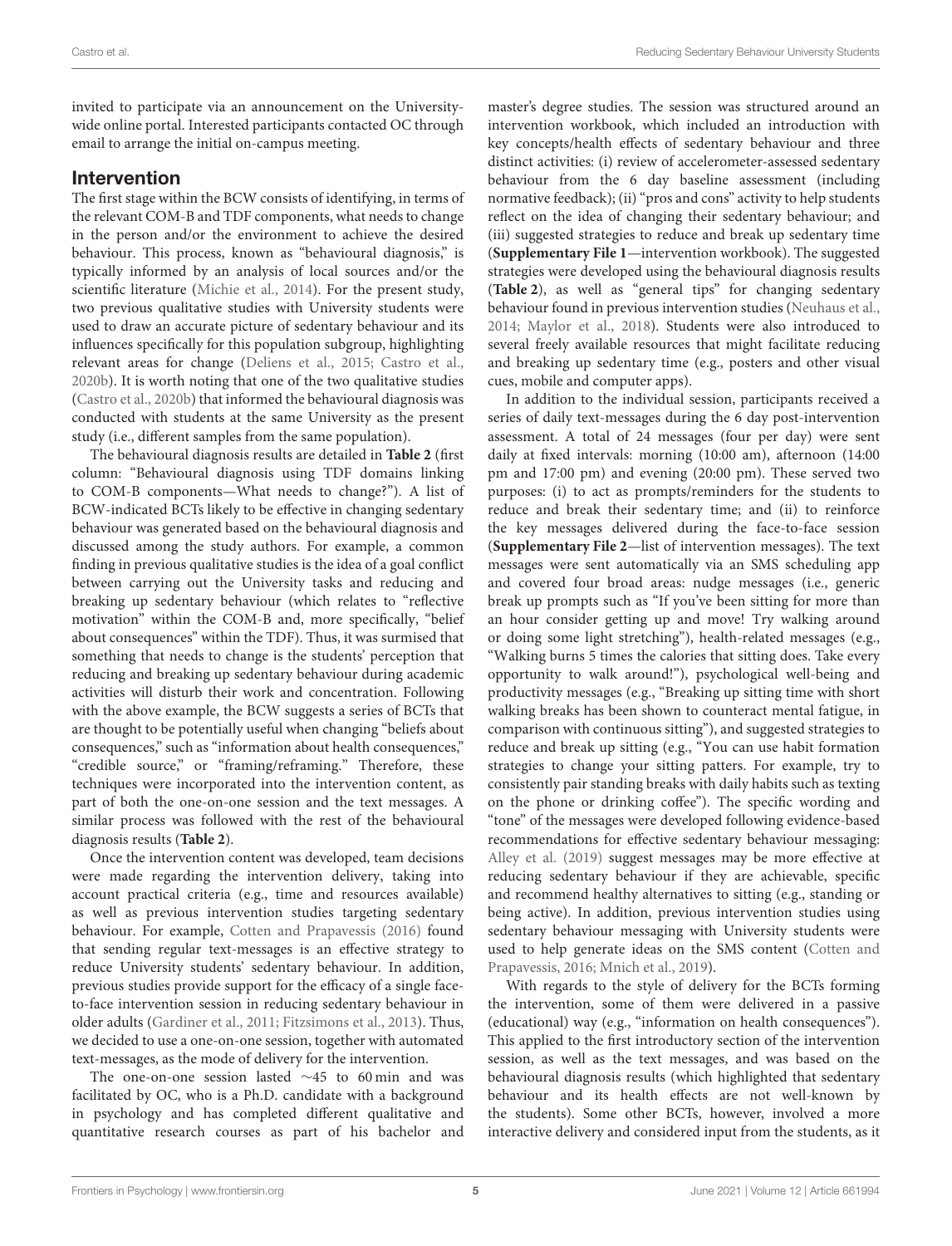<span id="page-5-0"></span>

| Behavioural diagnosis using TDF<br>domains linking to COM-B<br>components-What needs to change?                                                                                                                                                                                                                                                                                     | Intervention<br>functions <sup>a</sup>        | <b>Behaviour Change</b><br>techniques (BCT $v1$ <sup>b</sup>                                                                                          | Intervention strategies employed (BCT implementation)                                                                                                                                                                                                                                                                                                                                                                                                                                                                                                                                                                                                                                                                                                                                                                                                                                                                                                          | Potential mechanisms of<br>$\arctan^c$                                                    |
|-------------------------------------------------------------------------------------------------------------------------------------------------------------------------------------------------------------------------------------------------------------------------------------------------------------------------------------------------------------------------------------|-----------------------------------------------|-------------------------------------------------------------------------------------------------------------------------------------------------------|----------------------------------------------------------------------------------------------------------------------------------------------------------------------------------------------------------------------------------------------------------------------------------------------------------------------------------------------------------------------------------------------------------------------------------------------------------------------------------------------------------------------------------------------------------------------------------------------------------------------------------------------------------------------------------------------------------------------------------------------------------------------------------------------------------------------------------------------------------------------------------------------------------------------------------------------------------------|-------------------------------------------------------------------------------------------|
| <b>Psychological capability</b><br>Knowledge<br>- Know that accumulating high levels of<br>sedentary behaviour has negative<br>physical and mental consequences, and<br>that prolonged sedentary time is<br>particularly detrimental to health<br>- Know when and for how long break up<br>sedentary time, including which activities<br>constitute an effective break from sitting | Education, training                           | Information about health<br>consequences, information<br>about social and environmental<br>consequences, instruction on<br>how to perform a behaviour | - Raising awareness about the risks of sedentary behaviour<br>through infographics and copies of public health guidelines (text<br>messages and one-on-one session-introduction)<br>- Provide instructions on break frequency and duration, including<br>strategies to break up sedentary behaviour (text messages and<br>one-on-one session-introduction and 3rd activity:<br>suggested strategies)                                                                                                                                                                                                                                                                                                                                                                                                                                                                                                                                                           | Knowledge, attitude<br>towards the behaviour,<br>belief about consequences,<br>intentions |
| Memory, attention and decision processes<br>- Notice and remember to reduce and<br>break up sedentary behaviour                                                                                                                                                                                                                                                                     | Enablement,<br>Environmental<br>restructuring | Self-monitoring of behaviour,<br>adding objects to the<br>environment, prompts/cues                                                                   | - Prompt the participant to identify and reduce "mindless"<br>sedentary behaviour." This is, daily activities that could be easily<br>done standing or walking, but that are undertaken in a sitting<br>position as this is the default position (e.g., waiting in the bus<br>stop) (text messages and one-on-one session -3rd activity:<br>suggested strategies)<br>- Prompt the participants to set an alarm for every 30 min or<br>employ other similar strategies to break up sedentary behaviour<br>(e.g., use playlists with a set duration, use of activity trackers)<br>(text messages and one-on-one session -3rd activity:<br>suggested strategies)<br>- Send daily reminders to break up and reduce sedentary<br>behaviour via automated text messages (text messages)<br>- Provide visual cues (posters) reminding participants to reduce<br>and to break up their sedentary behaviour (one-on-one session<br>-3rd activity: suggested strategies) | Behavioural regulation,<br>behavioural cueing                                             |
| Behavioural regulation<br>- Set specific goals in relation to reducing<br>and breaking up sedentary behaviour<br>- Establish a method to monitor sedentary<br>behaviour                                                                                                                                                                                                             | Education, training,<br>enablement            | Self-monitoring of behaviour,<br>feedback on behaviour, goal<br>setting (behaviour), action<br>planning                                               | - Provide the participant with individually tailored feedback on<br>sedentary time in order to guide goal-setting (one-on-one<br>session -1st activity: normative feedback)<br>- Encourage self-monitoring of behaviour by using a smartphone,<br>a tracking device or a workbook with daily checklists (text<br>messages and one-on-one session -3rd activity:<br>suggested strategies)<br>- Encourage goal setting and action planning to specify when,<br>where, and how participants will reduce and break up sedentary<br>behaviour (implementation intentions) (text messages and<br>one-on-one session -3rd activity: suggested strategies and<br>optional goal-setting)<br>- Provide generic tips to reduce and break up sedentary<br>behaviour and invite participants to identify strategies specific to<br>their circumstances (text messages and one-on-one session<br>-3rd activity: suggested strategies)                                        | Goals, behavioural<br>regulation, motivation,<br>feedback processes, skills               |

Castro et al.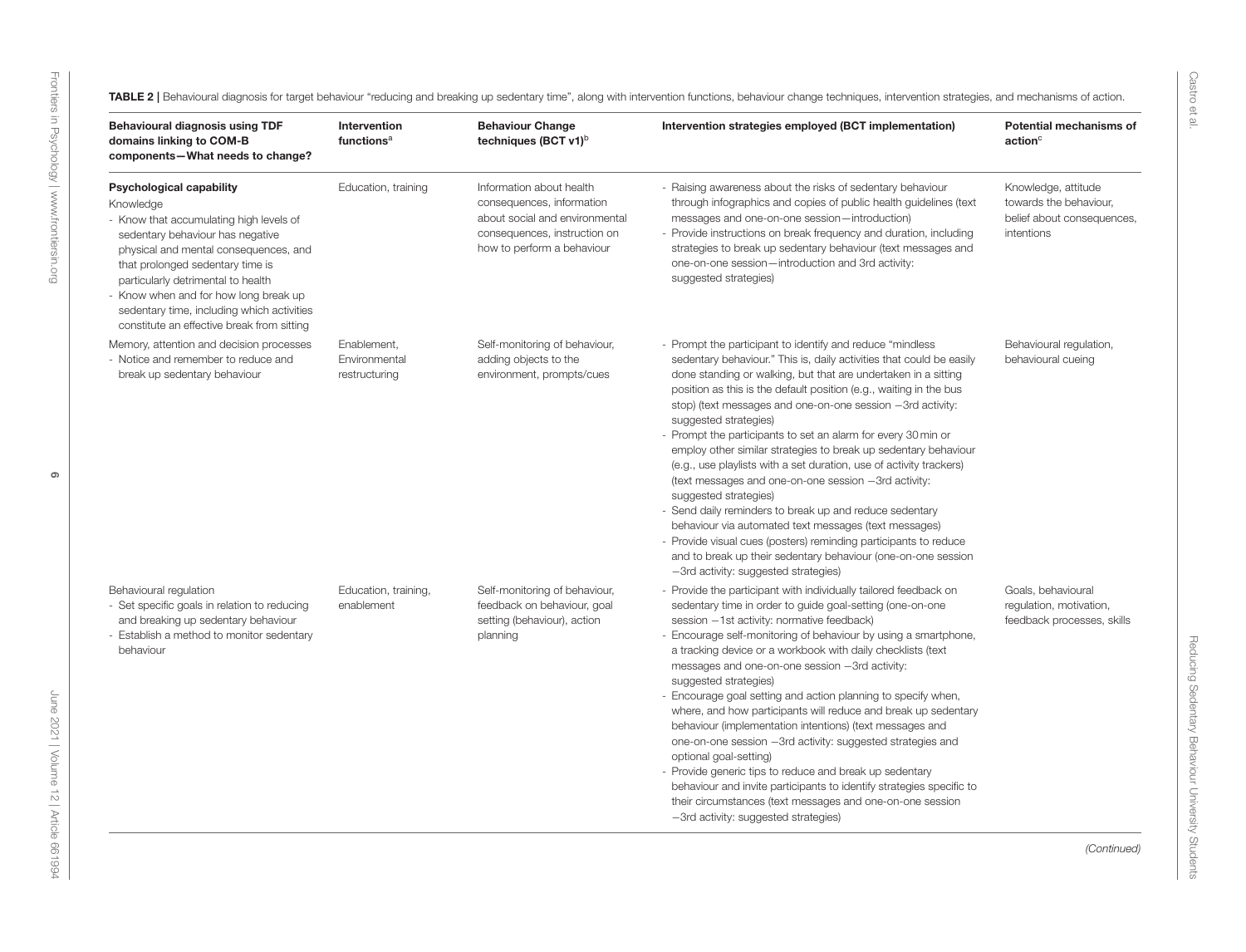### TABLE <sup>2</sup> | Continued

| Behavioural diagnosis using TDF<br>domains linking to COM-B<br>components-What needs to change?                                                                                                                                                                                                                                                                                                                                                                                    | Intervention<br>functions <sup>a</sup>                       | <b>Behaviour Change</b><br>techniques (BCT v1) <sup>b</sup>                                                                                                                                                          | Intervention strategies employed (BCT implementation)                                                                                                                                                                                                                                                                                                                                                                                                                                                                                                                                                                                                                                                                                                                                                                                                                                                                                                                                                                                                                                                                                                                                     | Potential mechanisms of<br>$\mathsf{action}^\circ$                                                                                             |
|------------------------------------------------------------------------------------------------------------------------------------------------------------------------------------------------------------------------------------------------------------------------------------------------------------------------------------------------------------------------------------------------------------------------------------------------------------------------------------|--------------------------------------------------------------|----------------------------------------------------------------------------------------------------------------------------------------------------------------------------------------------------------------------|-------------------------------------------------------------------------------------------------------------------------------------------------------------------------------------------------------------------------------------------------------------------------------------------------------------------------------------------------------------------------------------------------------------------------------------------------------------------------------------------------------------------------------------------------------------------------------------------------------------------------------------------------------------------------------------------------------------------------------------------------------------------------------------------------------------------------------------------------------------------------------------------------------------------------------------------------------------------------------------------------------------------------------------------------------------------------------------------------------------------------------------------------------------------------------------------|------------------------------------------------------------------------------------------------------------------------------------------------|
| <b>Reflective motivation</b><br>Beliefs about consequences<br>- Reinforce the physical and mental health<br>benefits of reducing and breaking up<br>sedentary behaviour<br>- Challenge the perception that reducing<br>and breaking up sedentary behaviour<br>during private academic activities will<br>disturb the student's work and<br>concentration<br>Intentions<br>- Develop intentions to reduce and break<br>up sedentary behaviour during private<br>academic activities | Education, persuasion                                        | Information about health<br>consequences, information<br>about social and environmental<br>consequences, credible source,<br>framing/reframing, instruction on<br>how to perform the behaviour,<br>social comparison | - Present data supporting the idea that reducing and breaking up<br>sedentary behaviour has a positive impact on health, as well as<br>on cognitive processes related to academic performance (e.g.,<br>attention levels, mental fatigue) (text messages and<br>one-on-one session-introduction)<br>- Suggest that the participant might think of taking short breaks<br>as a way to "refresh" his attention and improve performance<br>(rather than procrastination) (text messages and<br>one-on-one session-introduction)<br>- Provide guidance on how to work efficiently while reducing and<br>breaking up sedentary behaviour (e.g., highlight tasks that can<br>be undertaken standing up, or recommend strategies to assist<br>the students in getting back to their work quickly after the break)<br>(one-on-one session-introduction and 3rd activity:<br>suggested strategies)<br>- Raise awareness about the fact that University students typically<br>show higher levels of sedentary behaviour compared to the<br>general population and thus should pay special attention to their<br>sedentary behaviour patterns (text messages and<br>one-on-one session-introduction) | Knowledge, attitude<br>towards the behaviour.<br>belief about consequences,<br>intentions, skills,<br>social/professional role and<br>identity |
| <b>Automatic motivation</b><br>Reinforcement<br>- Establish routines and habits to break<br>up sedentary behaviour                                                                                                                                                                                                                                                                                                                                                                 | Environmental<br>restructuring, training,<br>incentivisation | Habit formation, behavioural<br>practise/rehearsal,<br>self-monitoring of behaviour,<br>self-reward                                                                                                                  | - Prompt rehearsal and repetition of the target behaviour in the<br>same context repeatedly so that the context elicits the behaviour<br>(e.g., suggest the participant to consistently break up sitting<br>while studying in his room, or stand up while having coffee every<br>morning) (text messages and one-on-one session -3rd activity:<br>suggested strategies)<br>- Send daily reminders to break up and reduce sedentary<br>behaviour via automated text messages (text messages)<br>- Prompt self-reward if there has been progress in reducing and<br>breaking up sedentary behaviour (one-on-one session -3rd<br>activity: suggested strategies)                                                                                                                                                                                                                                                                                                                                                                                                                                                                                                                             | Behavioural cueing,<br>reinforcement                                                                                                           |
| Social opportunity<br>Social influences<br>- Promote social acceptability for reducing<br>and breaking up sedentary behaviour                                                                                                                                                                                                                                                                                                                                                      | Environmental<br>restructuring, restriction                  | Social support (unspecified),<br>information about others'<br>approval, identification of self as<br>role model                                                                                                      | - Inform the participant that other students approve and<br>encourage reducing sitting and taking breaks (text messages<br>and one-on-one session-introduction)<br>- Encourage the participant to involve other students when<br>reducing and breaking up sedentary behaviour and "spread the<br>message" (text messages and one-on-one session -3rd<br>activity: suggested strategies)<br>- Suggest that the participant's own behaviour may be an<br>example for other students to reduce and break up their<br>sedentary behaviour (one-on-one session -3rd activity:<br>suggested strategies)                                                                                                                                                                                                                                                                                                                                                                                                                                                                                                                                                                                         | Subjective norms, social<br>influences, self-image                                                                                             |

a The Behaviour Change Wheel describes nine potential intervention functions. This is, broad categories of means by which an intervention can change behaviour, including education, training, persuasion, incentivization, co restriction, modelling, environmental restructuring, and enablement [\(Michie](#page-18-18) et al., [2014\)](#page-18-18).

<sup>b</sup>A Behaviour Change Technique (BCT) is an "active ingredient" of change and is defined as an "observable, replicable, and irreducible component of an intervention designed to alter or redirect causal processes that regul [\(Michie](#page-18-18) et al., [2014\)](#page-18-18). The Behaviour Change Technique Taxonomy version 1 (BCTTv1) includes 93 BCTs grouped within 16 categories and can provide a greater level of intervention detail for synthesis, comparison, and replicat of studies.

<sup>c</sup>The Theory and Technique Tool specifies <sup>26</sup> different mechanisms of action, defined as processes through which behaviour change occurs [\(Michie](#page-18-19) et al., [2018\)](#page-18-19).

[June 2021 | Volume 12 | Article 661994](https://www.frontiersin.org/journals/psychology#articles)

June 2021 | Volume 12 | Article 661994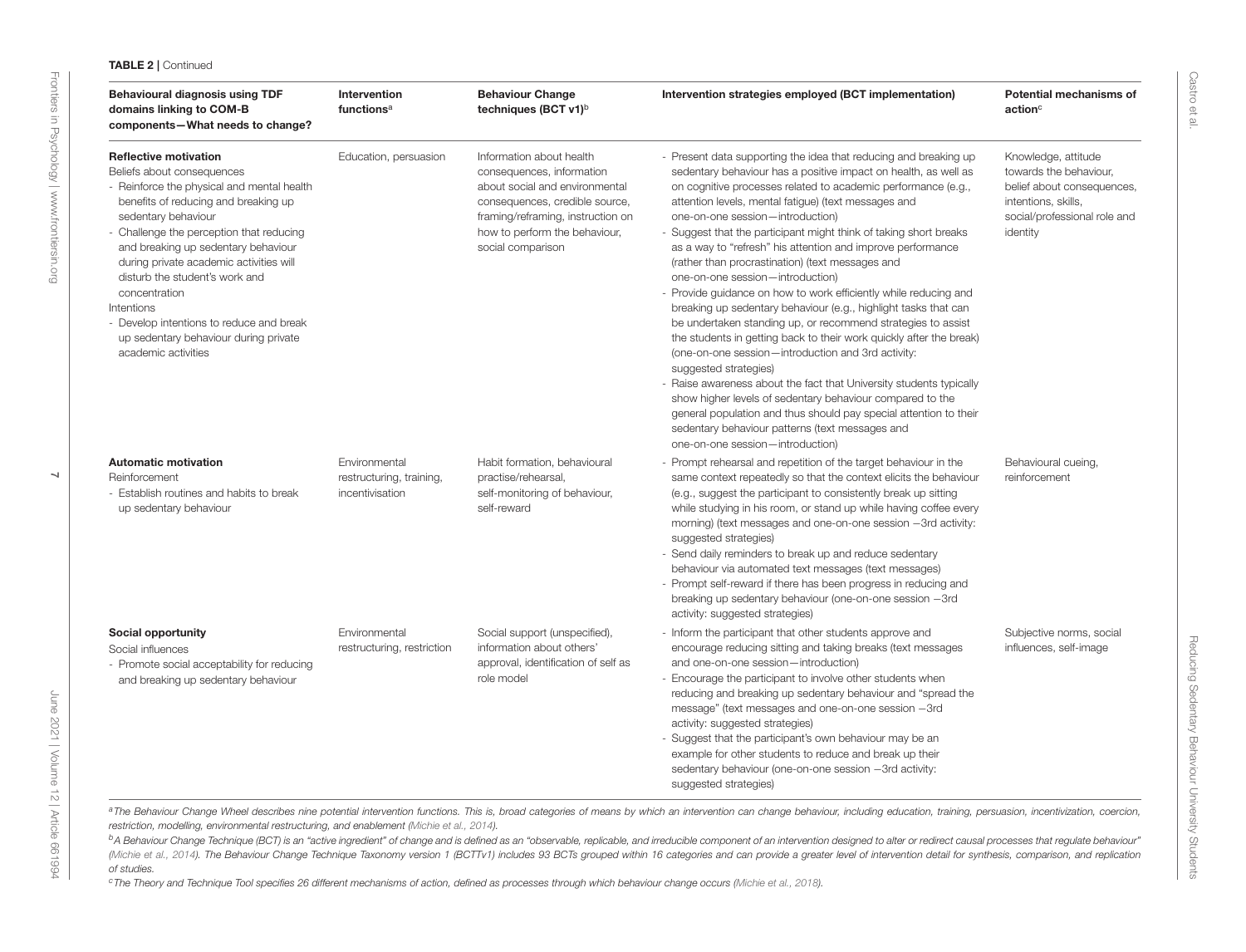was thought this could help students to be more engaged with the intervention session. This applied to the three activities within the one-on-one session. For example, students had the chance to verbalise what they thought about the feedback received (e.g., were they surprised by the amount of time they spent sitting?), were invited to think about the potential benefits and disadvantages of changing sedentary behaviour, and were asked about their overall impression of the suggested strategies (including whether they could think of their own strategies).

### Outcome Measures

Outcomes included accelerometer-assessed and self-reported sedentary time, as well as accelerometer-assessed number of steps and prolonged sedentary time (i.e., time spent in sedentary bout durations of  $\geq$ 30 min and  $\geq$ 60 min; number of sit-to-stand transitions). In addition, participants completed a sociodemographic questionnaire during the first face-toface meeting.

The accelerometer used was the activPAL (PAL Technologies, Glasgow, UK), which provides steps and activity counts, as well as inclinometer information used to determine posture. The activPAL is considered the gold standard for the measurement of sedentary behaviour [\(Kozey-Keadle et al., 2011;](#page-18-20) [Koster et al.,](#page-18-21) [2016\)](#page-18-21) and has demonstrated excellent reliability and validity in measuring sitting, standing, and stepping [\(Sellers et al., 2016\)](#page-18-22). The device is worn on the midpoint of the anterior aspect of the thigh and is attached to the skin using a hydrogel adhesive pad. The accelerometer can be waterproofed with a small flexible sleeve. Participants received verbal and written instructions to attach the activPAL during the first session and were asked to wear the device on a continuous wearing protocol (i.e., during sleeping and waking hours, including water-based activities). In addition, participants filled in a paper-based daily log collecting data on waking/sleeping hours and wear-related information (e.g., removal periods and reasons).

The self-report tool used to assess sedentary time was the Nightly-Week-U (NWU). The NWU is a validated questionnaire aimed at collecting daily sedentary times of undergraduate students in nine different domains, including work, transport, or socialising [\(Moulin et al., 2020\)](#page-18-23). Self-reports that prompt participants to examine different areas where they can accumulate sedentary time exhibit more accurate estimates than single-item self-reports [\(Healy et al., 2011\)](#page-18-24). In addition, a noteworthy element of the NWU is that participants complete the questionnaire at the end of their day (right before retiring to bed), which has been shown to reduce recall bias and increase accuracy compared to weekly self-reported measures (Moulin et al., [2020\)](#page-18-23). The NWU was filled in daily, together with the activPAL log (**[Supplementary File 3](#page-17-4)**—daily log).

### Process Evaluation Interview

An interview schedule was developed around the three categories included in the MRC process evaluation framework (i.e., implementation, intermediate mechanisms, and context). Areas explored included: strategies used to reduce and break up sedentary behaviour, facilitators and barriers to changing behaviour, perceived mechanisms of action, feedback on the intervention delivery and measurement tools, and role of external factors in influencing sedentary patterns. The schedule consisted of semi-structured, open-ended questions, with additional prompts used if further clarification was needed (**[Supplementary File 4](#page-17-4)**—interview schedule). For the "intermediate mechanisms" section of the interview, a list of possible mechanisms of action (i.e., processes through which behaviour change occurs) was generated based on the Theory and Technique Tool [\(Michie et al., 2018,](#page-18-25) [2021\)](#page-18-26). This online tool consists of a heat map with 74 BCTs (y-axis) and 26 mechanisms of action (x-axis). Each resulting cell uses a colour code to represent the strength of the link between a BCT and a mechanism of action, based on data triangulation from a literature synthesis study [\(Carey et al., 2019\)](#page-17-7) and an expert consensus study [\(Connell et al., 2019\)](#page-17-8). Considering the 17 BCTs included in the intervention, 14 mechanisms of action were identified as likely to mediate the effect of the intervention on sedentary behaviour and explain how change occurred. A statement was generated for each mechanism of action (e.g., Beliefs about consequences: "I've changed my sitting patterns over the past week because I'm now aware of the negative consequences of too much sitting"). During the interview, students were asked to rate their agreement with the statements (from 0 to 10), and invited to add additional insights on how the specific mechanism influenced (or not) their sedentary behaviour patterns (**[Supplementary File 5](#page-17-4)** mechanism of action questionnaire).

The initial versions for the interview schedule and the mechanisms of action questionnaire were developed by OC and later refined based on feedback from a member of the research team with expertise in qualitative research (IV). Also, the interview was piloted with one University student before the start of the data collection. Minor changes were made to the wording of two questions based on this pilot work.

# Data Analysis

Potential changes in sedentary behaviour patterns and the number of steps from pre- to post-test were examined using paired t-tests (normally distributed data) or Wilcoxon tests (nonnormally distributed data). The data normality assumption was deemed plausible for all activPAL outcomes, based on statistical (Shapiro-Wilk Test) and graphical (Q-Q plots) procedures, but was rejected for the NWU dimensions [\(Mishra et al., 2019\)](#page-18-27). The alpha level for significance testing was set as  $p \leq 0.05$  (two-tailed). In addition, effect sizes (hedges' g and rank-biserial correlation) were calculated to describe the magnitude of differences between pre- and post-test, with 0.2, 0.5, and 0.8 indicating a small, medium, and large effects, respectively [\(Lakens, 2013\)](#page-18-28). All analyses were conducted in SPSS v26.0 (SPSS Inc., NY, USA).

ActivPAL data were exported (EventsXYZ.csv file) and processed following existing recommendations (Edwardson et al., [2017\)](#page-18-29). The activPAL and Excel software packages were used to facilitate the analysis. All events during the self-reported sleeping period were excluded. If not reported ( $n = 2$  days), the sleeping period was estimated by visually scanning the timestamped events file (i.e., identifying cessation and resumption of standing/stepping events during night hours). After removing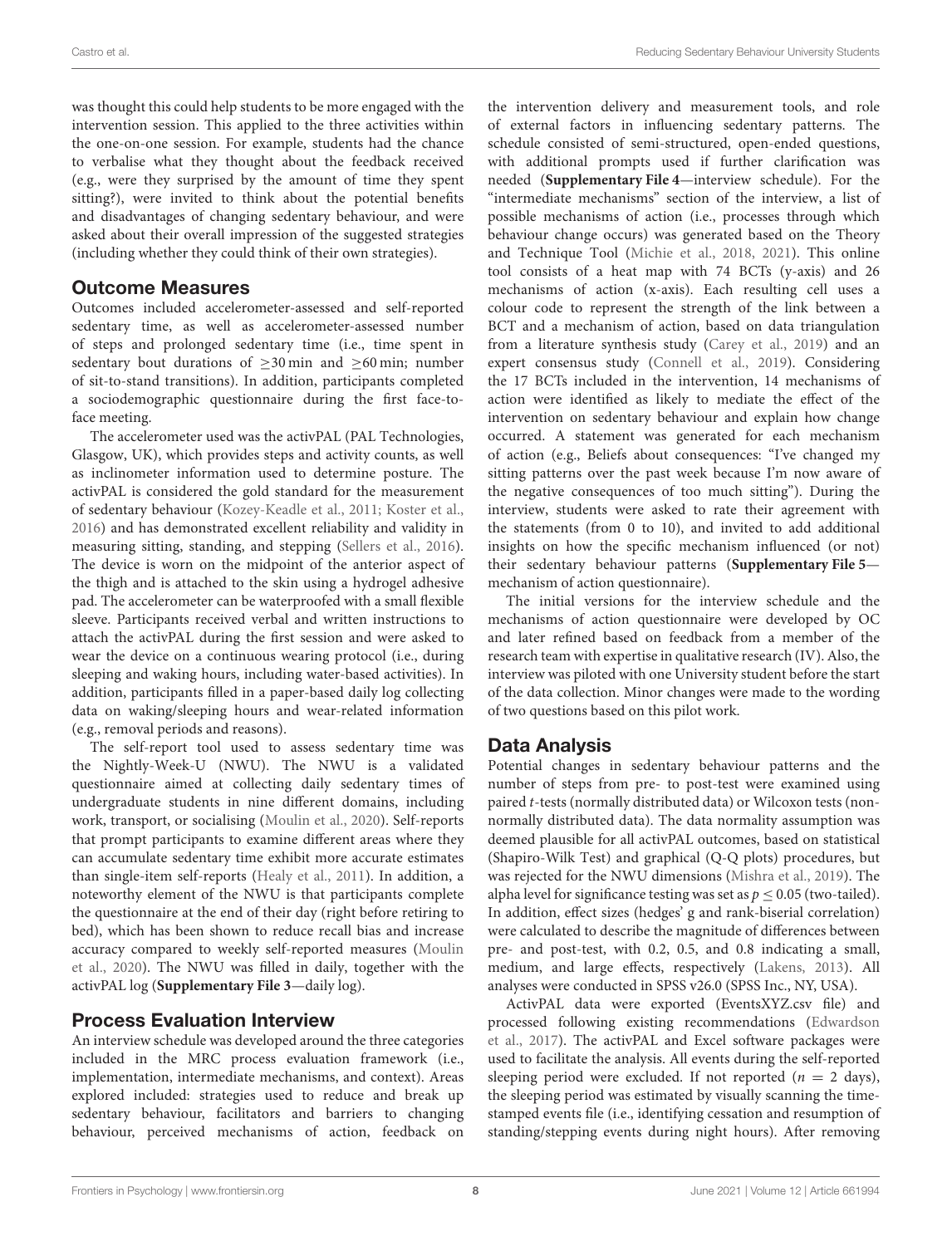the sleeping period, the following were summed up for each day and means were calculated from valid days (including separate means for weekdays and weekend): total sedentary time, prolonged sedentary behaviour (sitting/lying bouts of  $\geq$ 30 min and ≥60 min), number of sit-to-stand transitions, and number of steps. Consistent with previous studies [\(Edwardson et al., 2017\)](#page-18-29), a day was considered valid if wear time comprised ≥80% of reported waking hours. As with the activPAL data, means for the different dimensions of the NWU questionnaire were calculated for pre- and post-test assessments and inputted in the analyses.

For the process evaluation data, all interviews were audiorecorded and transcribed verbatim by OC. Inductive thematic analysis was applied to identify and organise relevant themes [\(Braun and Clarke, 2006,](#page-17-9) [2019\)](#page-17-10). First, participants received a copy of the interview transcript by email and were invited to add information or amendments if they so wished (member checking). Minimal revisions were made by two students. Second, each transcript was coded by OC, with previous transcripts revisited as new codes were identified. Third, codes were grouped into themes/sub-themes and reviewed through rereading full transcripts and coded material, as well as discussion with other members of the research team (IV). An additional deductive step was followed to further analyse the interviews' mechanisms of action results, using direct content analysis(Hsieh and Shannon, [2005\)](#page-18-30). This entailed grouping the themes identified through thematic analysis into the relevant mechanisms of action, as described in the Theory and Technique tool (Michie et al., [2018,](#page-18-25) [2021\)](#page-18-26). NVivo software was used to facilitate the analysis (QSR International Pty Ltd, version 11). To judge theme relevance, the specific frequency of participants endorsing each theme was considered. Epistemologically, qualitative analyses were situated within an essentialist/realism paradigm [\(Bhaskar,](#page-17-11) [2013\)](#page-17-11). For the mechanisms of action questionnaire used during the interview, means for each dimension were calculated.

# RESULTS

### Outcome Evaluation

Nine participants provided informed consent and received the intervention (**[Table 3](#page-8-0)**). In general, the students provided complete outcome data at both time points (i.e., baseline and post-intervention). For the NWU, 2 days from two different participants were excluded from the analysis due to missing data. For the activPAL, 1 day was excluded from the analysis due to accelerometer malfunction (battery fault). Mean wear time was 98.8%  $(\pm 3.1)$ . Program retention was 100% and there were no adverse events reported.

### Changes in Accelerometer-Derived Sedentary Time, Standing and Moving

**[Table 4](#page-9-0)** shows the descriptive statistics for each of the activPAL outcomes, including a pre-post comparison (paired t-tests). From baseline to post-intervention, there was a statistically significant reduction in total and prolonged sedentary time during weekend days (mean baseline [SD], mean change, p-value—[a] sedentary time: 11.06 h/d [1.6],  $-1.65$  h/d,  $p = 0.005$ ; [b] Time spent in sedentary bouts > 30 min: 7.2 h/d [2.1],  $-1.65$  h/d,  $p = 0.007$ ; [c]

<span id="page-8-0"></span>TABLE 3 | Characteristics of participants in the pilot trial and process evaluation  $(n = 9)$ 

| <b>Variables</b>                             | % (n), Mean $\pm$ SD |
|----------------------------------------------|----------------------|
| Gender (females)                             | 56% (5)              |
| Age                                          | $22 \pm 2.32$        |
| Year of undergraduate study                  |                      |
| 1st year                                     | 22% (2)              |
| 2nd year                                     | 33% (3)              |
| 3rd year                                     | 45% (4)              |
| Major subject of study                       |                      |
| Business economics                           | $11\%$ (1)           |
| Finance                                      | $22\%$ (2)           |
| Law                                          | 22% (2)              |
| Primary education                            | $11\%$ (1)           |
| Mixed courses (e.g., finance and accounting) | $33\%$ (3)           |
| Race/Ethnicity                               |                      |
| White                                        | 89% (8)              |
| Pacific Islander                             | $11\%$ (1)           |
| <b>Employment status</b>                     |                      |
| Student (only)                               | 67% (6)              |
| Student with part-time job                   | $33\%$ (3)           |
| Residency                                    |                      |
| On-campus                                    | $11\%$ (1)           |
| Off-campus                                   | 89% (8)              |

Time spent in sedentary bouts >60 min: 4.25 h/d [2.36], −2.03 h/d,  $p = 0.002$ ). In addition, there was a statistically significant increase in time spent standing and stepping during weekend days (standing time: 2.86 h/d [1.36], 1.1 h/d,  $p = 0.019$ ; stepping time: 1.28 h/d [0.33], 0.55 h/d,  $p = 0.003$ ; number of steps: 5585.11 [1554.06], 2513.33,  $p = 0.004$ ). There were no statistically significant changes in sedentary time, standing, or moving across the whole 6 day period or during weekdays.

### Changes in Self-Reported Sedentary Time

**[Table 5](#page-10-0)** shows the descriptive statistics for each of the NWU dimensions, including a pre-post comparison (related samples Wilcoxon Signed Rank Test). From baseline to post-intervention, there was a statistically significant reduction in total self-reported sedentary time across the whole 6 day period and during weekend days (median baseline hours per day [IQR], median change, p-value—[a] sedentary time: 10.31 h/d [2.14], -1.3 h/d,  $p =$ 0.021; [b] sedentary time during weekend days: 10.69 h/d [3.25],  $-1.92$  h/d,  $p = 0.021$ ). In addition, there was a statistically significant increase in time spent studying during weekdays (1.73 h/d [1.75], 1.37 h/d,  $p = 0.028$ ). There were no statistically significant changes in self-reported sedentary time for the rest of the NWU dimensions.

# RESULTS

# Process Evaluation

Interviews ranged from 23 to 38 min in duration, with a mean of 30.8 min per interview ( $\pm$  4.67). Overall, four main themes where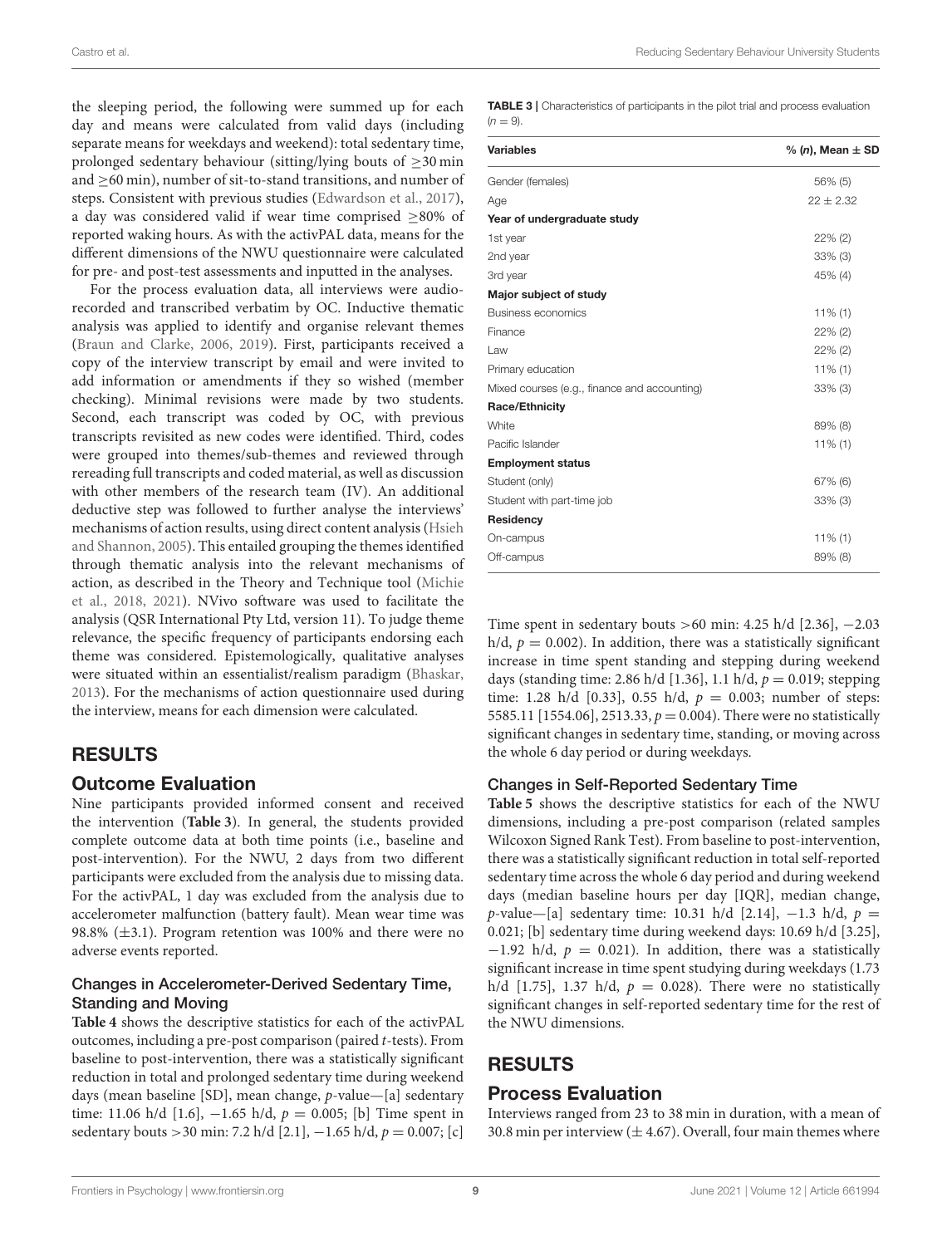<span id="page-9-0"></span>**TABLE 4** | Descriptive statistics and pre-post comparison (paired t-tests) for the activPAL outcomes ( $n = 9$ ).

| <b>Variables</b>                | Pre <sup>a</sup>  | Post <sup>a</sup> | <b>Mean difference</b> | $p$ -value $b$ | Effect size <sup>c</sup> |
|---------------------------------|-------------------|-------------------|------------------------|----------------|--------------------------|
| Total (6 days)                  |                   |                   |                        |                |                          |
| Sitting time                    | 10.62 (0.99)      | 10.17 (1.35)      | $-0.45$                | 0.12           | $-0.58$                  |
| Standing time                   | 3.10(0.77)        | 3.38(1.20)        | 0.28                   | 0.22           | 0.44                     |
| Stepping time                   | 1.49(0.36)        | 1.66(0.4)         | 0.17                   | 0.125          | 0.57                     |
| Time in sitting bouts > 30 min  | 6.58(1.64)        | 6.10(2.08)        | $-0.48$                | 0.285          | $-0.38$                  |
| Time in sitting bouts $>60$ min | 3.50(1.38)        | 3.00(1.7)         | $-0.50$                | 0.274          | $-0.39$                  |
| Sit-to-stand transitions        | 42.79 (9.20)      | 43.27 (8.28)      | 0.48                   | 0.863          | 0.05                     |
| Step count                      | 6962.4 (1898.89)  | 7615.92 (2173.10) | 653.51                 | 0.189          | 0.47                     |
| Weekdays                        |                   |                   |                        |                |                          |
| Sitting time                    | 10.39 (0.93)      | 10.55(1.45)       | 0.15                   | 0.722          | 0.12                     |
| Standing time                   | 3.2(0.7)          | 3.09(1.26)        | $-0.11$                | 0.734          | $-0.11$                  |
| Stepping time                   | 1.61(0.42)        | 1.57(0.46)        | $-0.03$                | 0.82           | $-0.07$                  |
| Time in sitting bouts > 30 min  | 6.26(1.74)        | 6.38(2.15)        | 0.13                   | 0.855          | 0.06                     |
| Time in sitting bouts $>60$ min | 3.13(1.15)        | 3.39(1.61)        | 0.26                   | 0.659          | 0.15                     |
| Sit-to-stand transitions        | 43.38 (10.69)     | 46.08 (9.97)      | 2.69                   | 0.517          | 0.22                     |
| Step count                      | 7693.38 (2258.18) | 7374.66 (2401.63) | $-318.72$              | 0.618          | $-0.17$                  |
| Weekend                         |                   |                   |                        |                |                          |
| Sitting time                    | 11.06(1.6)        | 9.41(1.99)        | $-1.65$                | 0.005          | $-1.27$                  |
| Standing time                   | 2.86(1.36)        | 3.96(1.71)        | 1.10                   | 0.019          | 0.97                     |
| Stepping time                   | 1.28(0.33)        | 1.83(0.51)        | 0.55                   | 0.003          | 1.44                     |
| Time in sitting bouts > 30 min  | 7.2(2.1)          | 5.55(2.66)        | $-1.65$                | 0.007          | $-1.18$                  |
| Time in sitting bouts $>60$ min | 4.25(2.36)        | 2.22(2.12)        | $-2.03$                | 0.002          | $-1.44$                  |
| Sit-to-stand transitions        | 41.72 (7.67)      | 37.66 (9.93)      | $-4.05$                | 0.092          | $-0.63$                  |
| Step count                      | 5585.11 (1554.06) | 8098.44 (2529.31) | 2513.33                | 0.004          | 1.32                     |

aMean hours/steps per day (standard deviation).

 $b$ Bold text indicates  $p < 0.05$  for paired t-test.

 $c$ Effect size = Hedges' g [\(Grissom and Kim, 2005\)](#page-18-31).

identified: "implementation," "context," "mechanisms of action," and "behaviour change experience." These themes are presented below, including relevant first and second level sub-themes (see **[Table 6](#page-11-0)** for a complete list of themes, together with example quotes from participants and frequency counts). In addition, the summary results from the mechanism of action questionnaire are provided in **[Table 7](#page-14-0)**.

### Theme 1: Implementation

Regarding the data collection, interviews with students showed that they were generally positive about the activPAL and felt that it did not affect their daily activities. However, the number of wear days was identified as a barrier to trial participation by some participants. There was consensus among the students that the text message reminders were beneficial for the completeness of the daily logs and NWU questionnaire.

Regarding the intervention, there was a clear positive response towards the one-on-one session, which was described as highly informative and useful to achieve behaviour change. The intervention text messages were also well-received, although two students reported that they were not relevant to them because of limited smartphone use. Participants had very few ideas or recommendations to improve the intervention content or delivery, but one student suggested the information provided should be more tailored to University students. Approximately half of the students used the provided poster as a visual cue to reduce and break up sedentary behaviour, while suggested apps were generally not used.

#### Theme 2: Context

Students identified several environmental factors influencing their sedentary behaviour patterns. University workload was highlighted as a potential source of variation, with most participants stating that they are less likely to reduce and break their sedentary time as workload increases. The weather was also identified as a relevant factor. Participants linked extreme weather conditions (i.e., hot in summer, cold in winter) to higher levels of sedentary behaviour. In addition, two out of the three students who work part-time (on top of their studies) claimed that they tend to accumulate more sitting during days off work (non-University related), reflecting some sort of compensation behaviour. Finally, a majority of students expressed the view that both trial weeks (pre and post) were comparable, in terms of external influences to their sedentary behaviour.

### Theme 3: Behaviour Change Experience

The key strategies used by the students to reduce and break up sedentary behaviour centred on performing daily activities while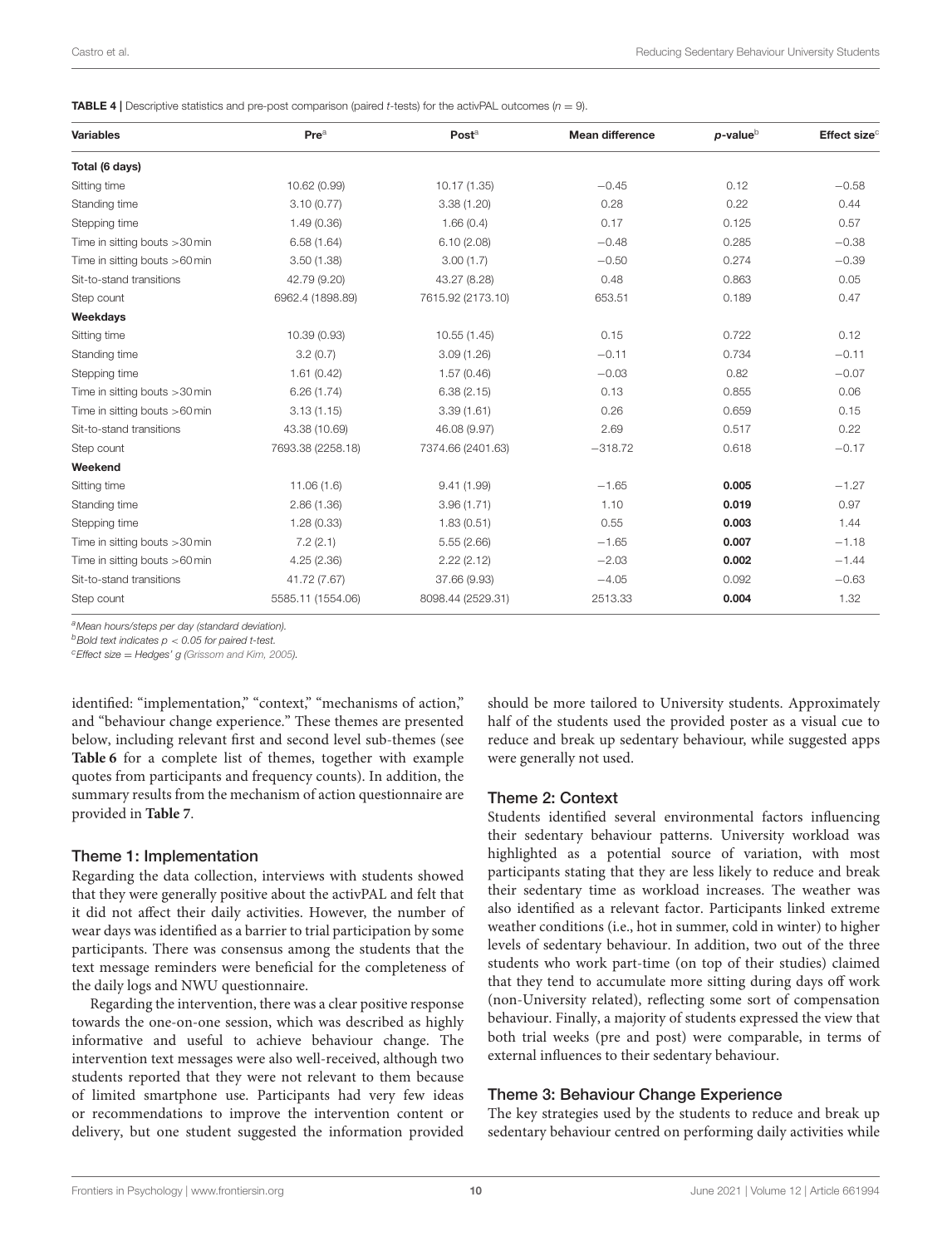<span id="page-10-0"></span>**TABLE 5** | Descriptive statistics and pre-post comparison (related samples Wilcoxon Signed Rank Test) for each of the Nightly-Week-U dimensions ( $n = 9$ ).

| <b>Variables</b>            | Pre <sup>a</sup> | Post <sup>a</sup> | <b>Median difference</b> | $p$ -value $\circ$ | Effect size <sup>c</sup> |
|-----------------------------|------------------|-------------------|--------------------------|--------------------|--------------------------|
| Total (6 days)              |                  |                   |                          |                    |                          |
| Sitting time                | 10.31(2.14)      | 9.01(2.06)        | $-1.30$                  | 0.021              | $-0.54$                  |
| Sitting for study           | 1.81(1.62)       | 2.30(2.17)        | 0.49                     | 0.678              | $-0.10$                  |
| Sitting for work            | 0.21(0.89)       | 0.25(0.53)        | 0.04                     | 0.345              | 0.22                     |
| Sitting for transport       | 0.73(0.5)        | 0.74(0.7)         | 0.01                     | 0.953              | 0.01                     |
| TV viewing                  | 0.81(2.31)       | 0.50(1.79)        | $-0.31$                  | 0.401              | $-0.20$                  |
| Computer use                | 1.86(1.53)       | 1.73(2.45)        | $-0.13$                  | 0.767              | $-0.07$                  |
| Sitting for leisure reading | 0.04(0.34)       | 0(0.56)           | $-0.04$                  | 0.917              | $-0.02$                  |
| Sitting for eating          | 1.15(0.79)       | 0.78(0.61)        | $-0.38$                  | 0.441              | $-0.18$                  |
| Sitting for socialising     | 0.8(0.95)        | 0.78(1.14)        | $-0.02$                  | 0.484              | $-0.16$                  |
| Sitting for other purposes  | 1.14(1.23)       | 1.10(0.74)        | $-0.04$                  | 0.214              | $-0.29$                  |
| Weekdays                    |                  |                   |                          |                    |                          |
| Sitting time                | 10.14 (1.97)     | 9.13(2.19)        | $-1.01$                  | 0.139              | $-0.35$                  |
| Sitting for study           | 1.73(1.75)       | 3.10(2.16)        | 1.37                     | 0.028              | 0.52                     |
| Sitting for work            | 0.14(1.34)       | 0.16(0.43)        | 0.02                     | 0.345              | 0.22                     |
| Sitting for transport       | 0.75(0.63)       | 0.38(0.86)        | $-0.37$                  | 0.953              | $-0.01$                  |
| TV viewing                  | 1.21(2.31)       | 0.23(1.81)        | $-0.98$                  | 0.176              | $-0.32$                  |
| Computer use                | 2.09(1.34)       | 1.20(1.94)        | $-0.89$                  | 0.109              | $-0.38$                  |
| Sitting for leisure reading | 0.06(0.39)       | 0(0.12)           | $-0.06$                  | 0.345              | $-0.22$                  |
| Sitting for eating          | 1.15(0.65)       | 0.71(0.76)        | $-0.44$                  | 0.314              | $-0.24$                  |
| Sitting for socialising     | 0.85(1.41)       | 0.34(1.56)        | $-0.5$                   | 0.779              | $-0.07$                  |
| Sitting for other purposes  | 0.68(1.76)       | 0.81(1.18)        | 0.12                     | 0.678              | 0.1                      |
| Weekend                     |                  |                   |                          |                    |                          |
| Sitting time                | 10.69 (3.25)     | 8.76 (4.48)       | $-1.92$                  | 0.021              | $-0.54$                  |
| Sitting for study           | 1.52(3.3)        | 1.41(2.61)        | $-0.11$                  | 0.401              | $-0.2$                   |
| Sitting for work            | 0(0.37)          | 0(0.66)           | $\circ$                  | 1.000              | $\circ$                  |
| Sitting for transport       | 0.52(0.37)       | 0.7(0.9)          | 0.17                     | 0.594              | 0.13                     |
| TV viewing                  | 0.51(2.68)       | 1.05(2.21)        | 0.54                     | 0.889              | 0.03                     |
| Computer use                | 2.06(3.04)       | 1.45(2.16)        | $-0.62$                  | 0.515              | $-0.15$                  |
| Sitting for leisure reading | 0(0.21)          | 0(0.46)           | $\mathsf{O}\xspace$      | 1.000              | 0.00                     |
| Sitting for eating          | 1.04(1.11)       | 0.87(0.34)        | $-0.18$                  | 0.214              | $-0.29$                  |
| Sitting for socialising     | 1.17(1.76)       | 0.78(1.34)        | $-0.39$                  | 0.499              | $-0.16$                  |
| Sitting for other purposes  | 1.55(2.43)       | 1.39(1.67)        | $-0.17$                  | 0.263              | $-0.26$                  |

<sup>a</sup>Median hours/steps per day (interquartile range).

 $b$ Bold text indicates  $p < 0.05$  for related samples Wilcoxon Signed Rank Test.

 $c$ Effect size = Rank-biserial correlation [\(Rosenthal et al., 1994\)](#page-18-32).

standing or moving (rather than sitting), doing more household work, and using visual cues (poster or post-its). Moreover, some students tried to incorporate active time into their daily commutes (e.g., parking the car further away). Participants also reported a series of barriers that made behaviour change difficult. These included competing demands between reducing sedentary time and studying (i.e., goal conflict), as well as difficulties remembering to reduce or break up sedentary behaviour while performing other activities. Additionally, most students' responses reflected that it is easier to change sedentary behaviour patterns during recreational, non-University related activities.

While all participants claimed to have reduced the amount of time spent sedentary during the post-intervention period, there were differences in how sedentary behaviour was displaced. Some participants substituted sedentary behaviour mainly with

walking, whereas others replaced sedentary behaviour with standing or a combination of walking and standing activities. All students stated that they would actively try to be less sedentary in the future.

#### Theme 4: Mechanisms of Action

For most participants, the knowledge learnt from the intervention had a powerful impact on their behaviour change process. The one-on-one session and supporting text messages were generally viewed as successful in raising awareness of the physical and mental health consequences of too much sitting and for increasing motivation to make a change. As a result, most answers reflected a negative attitude towards excessive sedentary behaviour, developed as a result of trial participation, and an intention to introduce changes.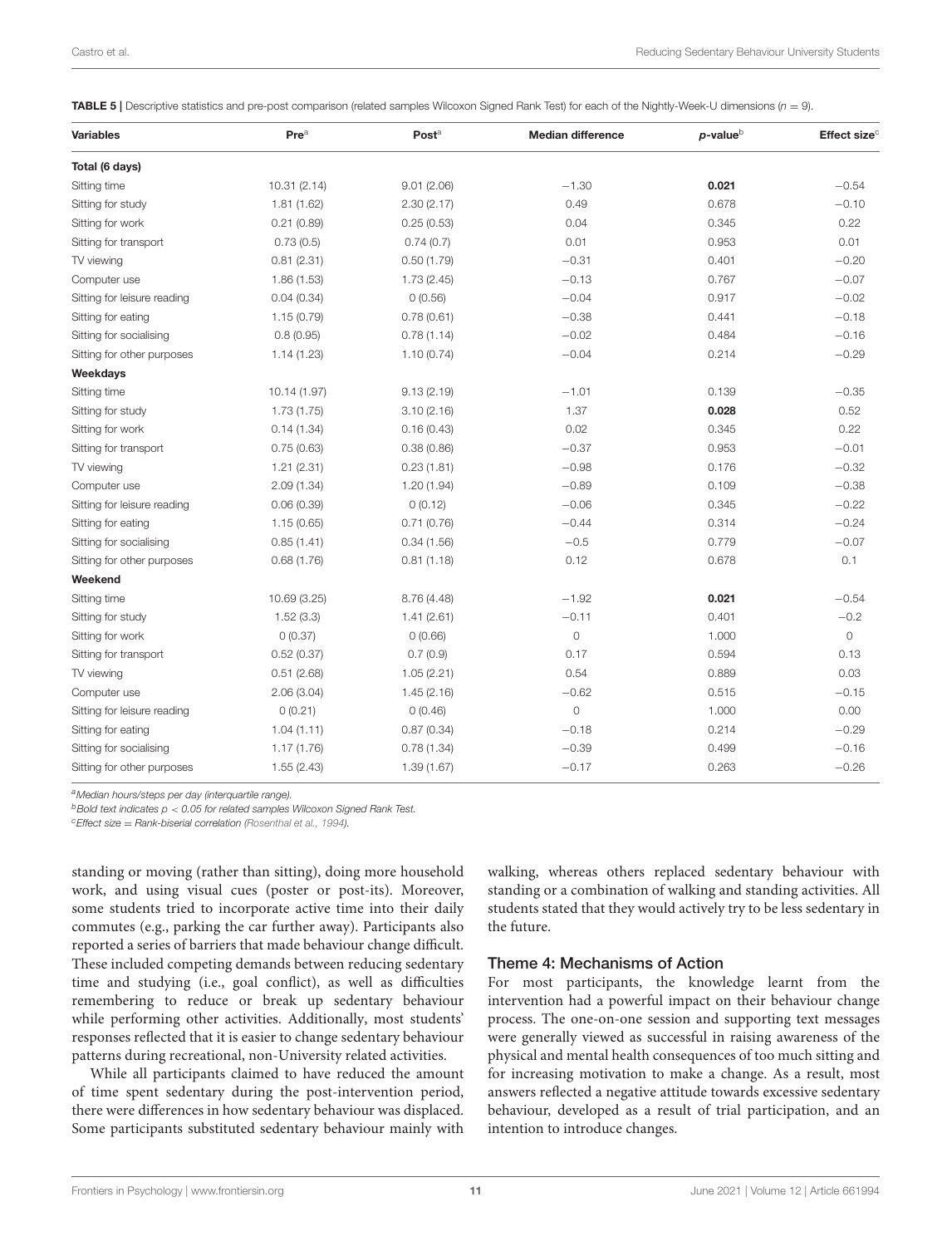<span id="page-11-0"></span>**TABLE 6** | Themes elicited from process evaluation interviews with University students  $(n = 9)$ .

| Themes                               | Category                                                 | Subcategory                                                                           | <b>Exemplar statement</b>                                                                                                                                                                                                                                                                                                          | <b>Frequency</b><br>across<br>interviews |
|--------------------------------------|----------------------------------------------------------|---------------------------------------------------------------------------------------|------------------------------------------------------------------------------------------------------------------------------------------------------------------------------------------------------------------------------------------------------------------------------------------------------------------------------------|------------------------------------------|
|                                      |                                                          |                                                                                       |                                                                                                                                                                                                                                                                                                                                    | $(n = 9)$                                |
| Implementation                       | Assessment                                               | Wearing the activPAL was<br>comfortable                                               | "It didn't bother me at all. After a few hours you just<br>forget it is there."                                                                                                                                                                                                                                                    | 8                                        |
|                                      |                                                          | Data collection reminders via text<br>messages were helpful                           | "The reminder to collect the data at the end of the day<br>was really good, just to remember about it."                                                                                                                                                                                                                            | $\overline{7}$                           |
|                                      |                                                          | Too many wear days (activPAL)                                                         | "Towards the end of the second week I got a bit fed up,<br>especially at night, as I sleep face down."                                                                                                                                                                                                                             | $\mathbf{2}$                             |
|                                      | Intervention                                             | The intervention session was<br>helpful and clearly delivered.                        | "I think everything was really clear. I liked the visuals, that<br>really helped me, and also the definitions for different<br>physical activities. It was very informative and it made me<br>think a lot about how much sitting really affects me."                                                                               | 8                                        |
|                                      |                                                          | I didn't use any of the apps<br>suggested                                             | "I did look at the apps, I just didn't get around to using<br>them myself."                                                                                                                                                                                                                                                        | 8                                        |
|                                      |                                                          | The intervention text messages<br>were helpful                                        | "I thought the text messages were really great. With<br>some of the apps I've tried, they were just like 'get up<br>and get a drink of water now, bla bla bla'. But with the<br>text messages I thought that was better for me because<br>there were reasons, suggestions, etc all different types of<br>reminders, more complex." | $\overline{7}$                           |
|                                      |                                                          | Poster was an effective visual<br>cue                                                 | "I had the poster on my desk and when I was studying I<br>looked at it and I was like 'think outside the chair' (poster<br>phrase), that was really good, as a cue."                                                                                                                                                               | 4                                        |
|                                      |                                                          | The intervention text messages<br>were irrelevant                                     | "It wasn't helpful for me personally. I'm not on my phone,<br>I don't keep my phone with me that much. Most people<br>are attached to their phones. I'm not one of them."                                                                                                                                                          | $\mathbf{2}$                             |
| Context                              | University<br>workload                                   | Higher levels of total and<br>prolonged sedentary behaviour<br>during the exam period | "Towards the end of the semester, when I start doing<br>exam revision, I probably sit down more to focus,<br>because I can't otherwise my mind wanders a bit too<br>much. So, yes, the closer to exam time, I probably sit a<br>lot longer."                                                                                       | 8                                        |
|                                      | <b>External influences</b><br>during the study<br>period | Pre and post periods were<br>comparable                                               | "In general yes. That was the only out of the norm thing.<br>But generally my routine didn't change at all, so I studied<br>the same, worked the same, etc."                                                                                                                                                                       | 8                                        |
|                                      | Weather                                                  | Higher levels of total and<br>prolonged sedentary behaviour<br>during winter/summer   | "In winter, when it's cold, I'm more likely to grab a<br>blanket and wrap up. In summer, I'd be sitting down as<br>well, because it's too hot to do anything. So the weather<br>does affect me."                                                                                                                                   | 5                                        |
|                                      | Work                                                     | Higher levels of total and<br>prolonged sedentary behaviour<br>during days off        | "For me, because I do work, I do stand a lot when I work.<br>Then I'd tend to sit a lot when I'm at home. I just sit a lot."                                                                                                                                                                                                       | $\mathbf{2}$                             |
| Mechanisms of<br>action <sup>a</sup> | Knowledge                                                | Increased knowledge about<br>sedentary behaviour                                      | "It has influenced me yes. What I've learnt about sitting<br>behaviour, and why it matters. I think the access to the<br>information that you gave me has definitely opened up<br>my mind."                                                                                                                                        | 8                                        |
|                                      | Attitude towards<br>the behaviour                        | Negative attitude towards too<br>much sitting                                         | "Yeah, definitely. As I said, the other day I just got fed up<br>seeing how much I was actually sitting down. I got sick<br>and tired of watching TV every day. And I'm like 'no, get<br>out'."                                                                                                                                    | 7                                        |
|                                      |                                                          | Sedentary behaviour is not<br>inherently bad                                          | "I didn't really see it I don't have a negative attitude<br>towards too much sitting. It can help me to get my<br>degree, for example."                                                                                                                                                                                            | 2                                        |
|                                      | Feedback<br>processes                                    | Feedback was eye-opening                                                              | "I was just shocked by that day I spent 20 hours sitting. I<br>think seeing the data there really was like 'okay, that's<br>just the facts, I have to change it, I can't argue it'. It<br>definitely did motivate me."                                                                                                             | 8                                        |
|                                      | Motivation                                               | Increased motivation                                                                  | "I feel I'm more motivated, not just for (reducing) sitting<br>but also to be more active in general, like walking more. I<br>catch an Uber for everything"                                                                                                                                                                        | 7                                        |

(Continued)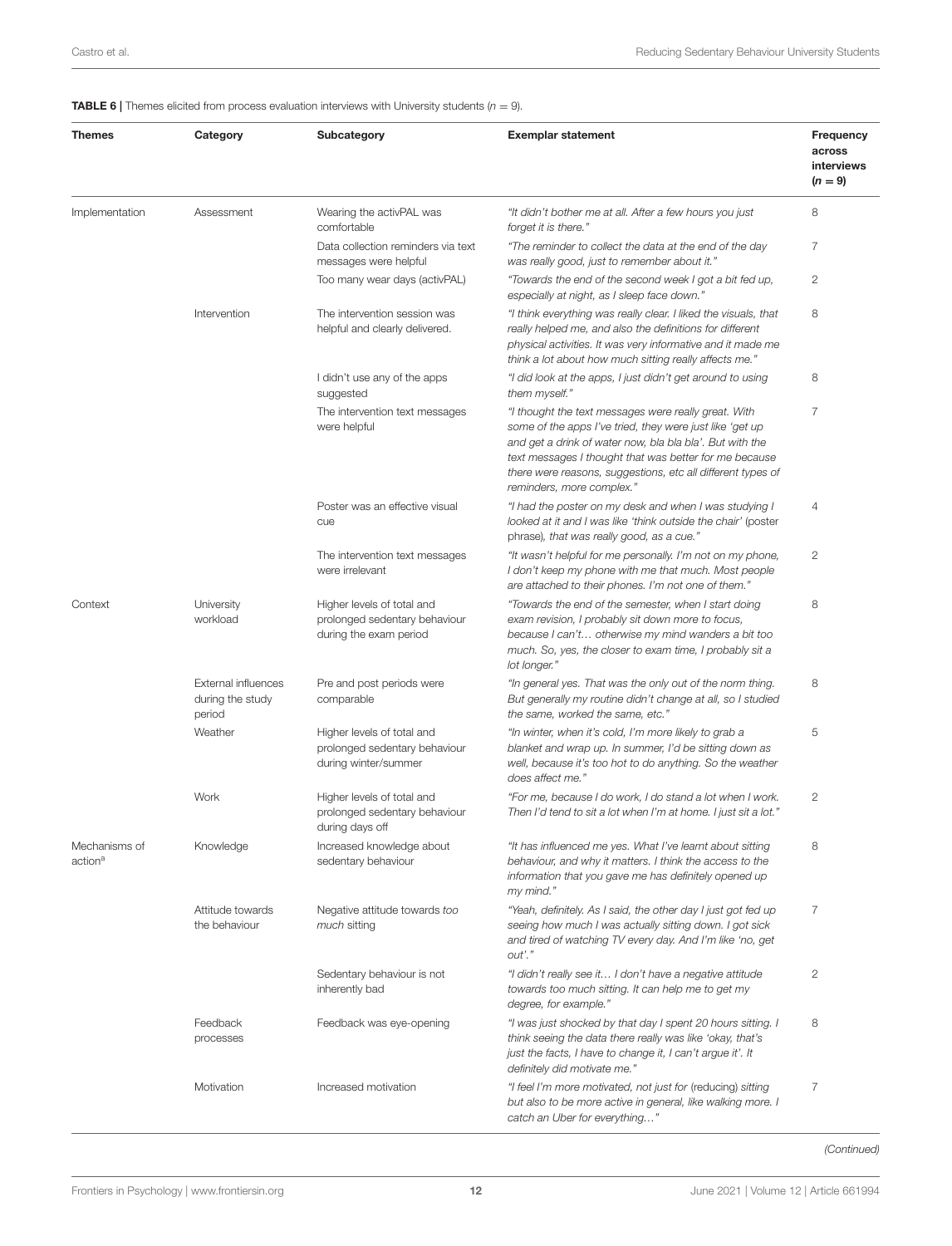### TABLE 6 | Continued

| <b>Themes</b> | Category                                 | Subcategory                                                                                       | <b>Exemplar statement</b>                                                                                                                                                                                                                                                                                      | Frequency<br>across<br>interviews |
|---------------|------------------------------------------|---------------------------------------------------------------------------------------------------|----------------------------------------------------------------------------------------------------------------------------------------------------------------------------------------------------------------------------------------------------------------------------------------------------------------|-----------------------------------|
|               |                                          |                                                                                                   |                                                                                                                                                                                                                                                                                                                | $(n = 9)$                         |
|               | Belief about<br>consequences             | Reducing total and prolonged<br>sedentary behaviour is good for<br>your physical health           | "I think even I've had a lot of back pain in the past, and<br>that has felt better this week because I've gone out<br>walking, I've spent more time standing up."                                                                                                                                              | 8                                 |
|               |                                          | Reducing total and prolonged<br>sedentary behaviour is good for<br>your mental health             | "For me it was definitely the mental aspect. It kind of<br>refreshes you. If you do something for too long and then<br>once you stand up, I feel it kind of refreshes my mind a<br>little."                                                                                                                    | 6                                 |
|               |                                          | Breaking up sedentary behaviour<br>helps you to be more organised                                 | "It has helped me to organise my time more efficiently, by<br>breaking up my day. Usually I'm so disorganised."                                                                                                                                                                                                | 2                                 |
|               | Behavioural cueing                       | Text messages as effective<br>prompts/cues                                                        | "One of the really good things were the text messages,<br>as a reminders. It helped me, I think if I didn't have it<br>would have been a lot harder (change behaviour)."                                                                                                                                       | 7                                 |
|               |                                          | Visual cues as effective triggers                                                                 | "Looking at the poster was a good reminder, especially<br>when I was tired and started looking away from the<br>screen."                                                                                                                                                                                       | 4                                 |
|               | Intentions                               | Conscious decision to reduce<br>total and prolonged sedentary<br>behaviour                        | "I feel I was thinking about it a lot this week. Before I was<br>not actively trying to make changes in this area, I'd be<br>mindlessly sitting."                                                                                                                                                              | 6                                 |
|               | Behavioural<br>regulation                | Goals to reduce total and<br>prolonged sedentary behaviour                                        | "One of my goals was to go for a walk and one was to<br>do the dishes, and that sort of thing so having goals<br>was good. I'm a bit of an achievement-hunter, so I really<br>wanted to achieve the goal. I think that was really<br>helpful."                                                                 | 4                                 |
|               |                                          | Self-monitoring of sedentary<br>behaviour                                                         | "I kind of tracked my behaviour when I was studying,<br>with the computer clock. For example, 'I wanna do three<br>hours and I divide it in blocks of 30-45 minutes'."                                                                                                                                         | 5                                 |
|               | <b>Skills</b>                            | Develop new skills                                                                                | "Yes, I've developed new skills, based on some of the<br>strategies we discussed to reduce and break up my<br>sitting time."                                                                                                                                                                                   | 5                                 |
|               |                                          | Use existing skills                                                                               | "I'd say no. Because I wasn't doing things that I was not<br>doing before, but just maybe more often."                                                                                                                                                                                                         | 4                                 |
|               | Social/professional<br>role and identity | Part of the student role                                                                          | "Yes, cause it's mainly when I'm more conscious of<br>breaking up my sitting, when I'm studying."                                                                                                                                                                                                              | 5                                 |
|               |                                          | Not part of the student role                                                                      | "A little bit. I don't see it as a huge part of my student<br>role. Studying, completing assignments, absolutely, but<br>this one, not sure"                                                                                                                                                                   | 4                                 |
|               | Reinforcement                            | I don't bribe myself                                                                              | "I don't know. I didn't really use prizes or anything like<br>that."                                                                                                                                                                                                                                           | 7                                 |
|               |                                          | Use of snack breaks                                                                               | "I guess I could call it when I have a break to stand up<br>I'm having a snack, and drink water or (have) something<br>to eat."                                                                                                                                                                                | 2                                 |
|               | Subjective norms                         | Reducing and breaking up<br>sedentary behaviour is not<br>emphasised in the University<br>setting | "Not really, I definitely don't think it's even acknowledged<br>at the uni. There's no real focus on activity in the courses<br>I'm in, or any of the people I do the course with. There is<br>not a focus into a healthy lifestyle."                                                                          | 8                                 |
|               | Social influences                        | No external influences                                                                            | "Not really. It was my individual behaviour. My parents<br>were aware I was participating in the study, but they<br>didn't influence me."                                                                                                                                                                      | $\overline{7}$                    |
|               |                                          | I've tried to convince others to<br>reduce their sedentary behaviour                              | "I haven't had a lot of social support it was more me<br>trying to help him (partner)."                                                                                                                                                                                                                        | 5                                 |
|               |                                          | Family members promote<br>change                                                                  | "Yes, my dad, he nudges, he's like 'get up, do this, do<br>that', so I think one of the days I was just sitting down<br>reading and he came and annoyed me to go and tidy up<br>the yard, so he pretty much bugged me to get up. They<br>knew I was going to do this as well (participating in the<br>study)." | $\mathbf{2}$                      |

(Continued)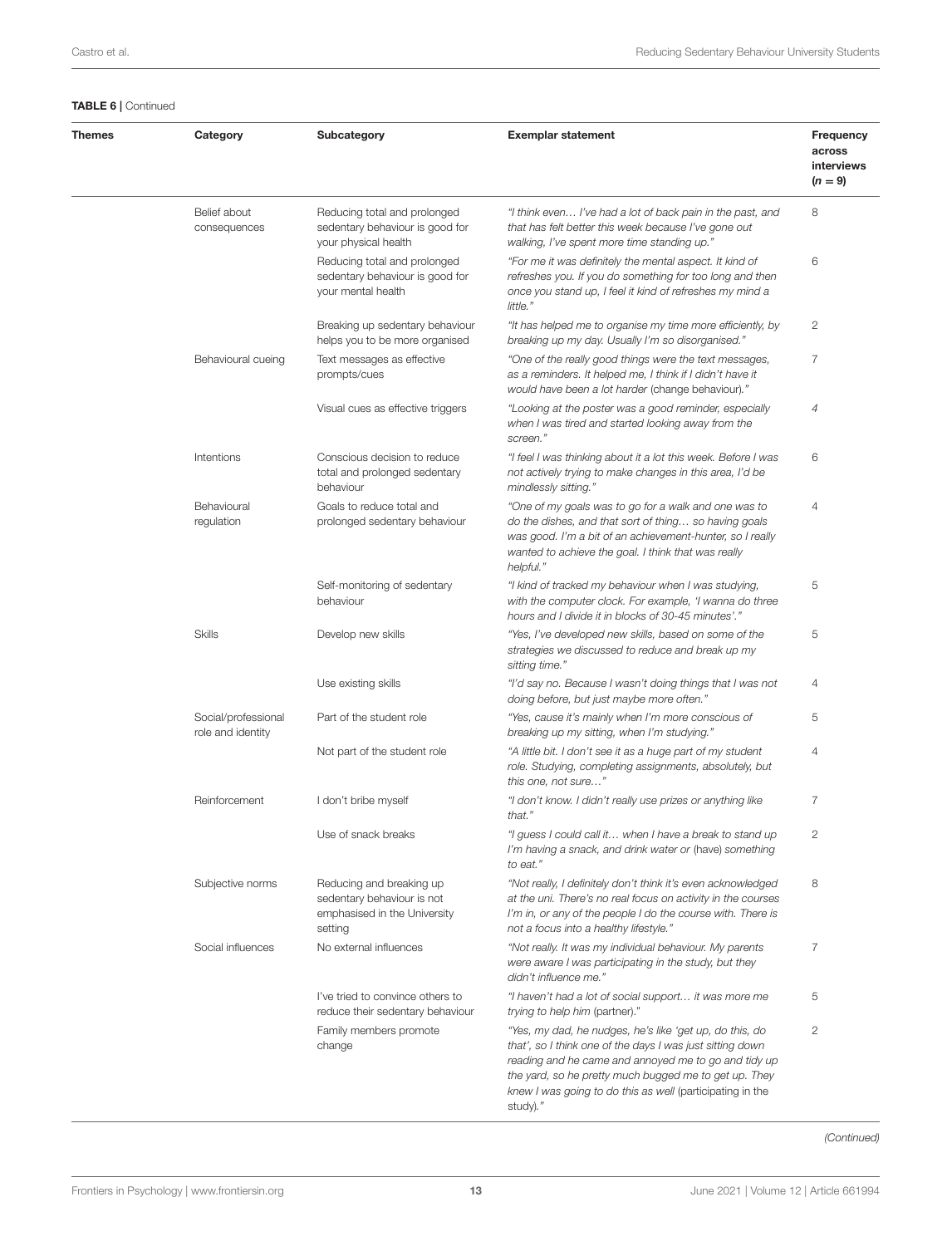#### TABLE 6 | Continued

| <b>Themes</b>               | Category                                      | Subcategory                                                 | <b>Exemplar statement</b>                                                                                                                                                                                                                                                                         | Frequency<br>across<br>interviews<br>$(n = 9)$ |
|-----------------------------|-----------------------------------------------|-------------------------------------------------------------|---------------------------------------------------------------------------------------------------------------------------------------------------------------------------------------------------------------------------------------------------------------------------------------------------|------------------------------------------------|
|                             | Self-image                                    | Not long enough to change<br>one's conception of oneself    | "Not so much in a week. If I continue over a month or so<br>I'll definitely I feel I've been standing a fair bit more<br>though."                                                                                                                                                                 | 8                                              |
| Behaviour change<br>process | <b>Strategies</b>                             | Perform tasks standing or<br>moving rather than sitting     | "The activities I could do standing, I just did it, like talking<br>on the phone or something like that."                                                                                                                                                                                         | 7                                              |
|                             |                                               | More household jobs                                         | "Yeah, doing a lot more households jobs. I was more<br>motivated to break up sitting by doing something else in<br>between sitting, like study for a little bit and then get up,<br>fold the washing, or actually cook a meal or something<br>like that, and then go and sit down."               | 4                                              |
|                             |                                               | Use of visual cues                                          | "I put sticky notes on my laptop to just remind me to<br>break up sitting. I think I'm probably more like a visual<br>person."                                                                                                                                                                    | 4                                              |
|                             |                                               | Take the long way                                           | "I did the 'take the long way' thing (suggested strategy),<br>for example this morning I took a diversion to come here<br>and meet you, to make it longer."                                                                                                                                       | 3                                              |
|                             | <b>Barriers</b>                               | Easy to forget about it                                     | "I'm like one person that when I'm studying I kind of<br>forget (to reduce and break up sitting), or if I'm on my<br>phone I just don't see the time."                                                                                                                                            | $\overline{7}$                                 |
|                             |                                               | Goal conflict with studying                                 | "It was hard to maintain (behaviour change), with<br>external factors like studying, classes, etc."                                                                                                                                                                                               | 6                                              |
|                             |                                               | Social norm to sit                                          | "My family came, so I sat a lot for socialising. I didn't<br>want to be rude and just stand up during the<br>conversation. That was another factor, just being with<br>your friends or family 'oh I need to stand up', and they<br>say 'why are you standing up? Are you okay?'."                 | 3                                              |
|                             |                                               | Difficult to 'break' a habit                                | "Nothing preventing me (from reducing and breaking up<br>sedentary behaviour), just the habit I guess. It's hard<br>after only six days. I think it takes a little bit longer to<br>create a habit, so if it was a bit more prolonged I<br>definitely think you see more changes in my patterns." | 2                                              |
|                             | How sedentary<br>behaviour was<br>substituted | A combination of standing and<br>walking                    | "I did go for a few more walks this week, but yeah, when<br>I had the breaks I was mostly standing, not really walking<br>that much."                                                                                                                                                             | 3                                              |
|                             |                                               | Mainly walking                                              | "When I wasn't sitting I was probably just walking<br>around, maybe do something in the house like clean up<br>or stuff like that."                                                                                                                                                               | 3                                              |
|                             |                                               | Mainly standing                                             | "I was replacing it (sitting) mainly with standing. The<br>activities I could do standing, I just did it. I tried studying<br>while standing a little bit as well."                                                                                                                               | 3                                              |
|                             | Occupational vs<br>non-occupational           | Recreational easier                                         | "Recreational is easier, because if I'm listening to a<br>lecture I kind of have to sit there and listen to it. With<br>leisure activities I can make choices (to reduce and break<br>up sitting). For example, going for a walk with friends."                                                   | 7                                              |
|                             |                                               | Studying easier                                             | "Studying was easier, because I had the timer. 'Times is<br>up, time to move away', as opposed to looking at<br>something else. Because I'm not really thinking about<br>sitting when I'm watching TV. I didn't make a conscious<br>effort to get up."                                            | 1                                              |
|                             | Future behaviour                              | I'll continue reducing and<br>breaking up my sedentary time | "I'm going to take what I've learnt from this, cause really<br>it's not that hard just to stand when you don't have to be<br>sitting. So I think I'll continue and find more ways to<br>reduce my sitting in total."                                                                              | 9                                              |

a Unlike the rest of themes, the "mechanism of action" categories are based on pre-specified constructs, as described in the Theory and Technique Tool [\(Michie et al., 2018\)](#page-18-25).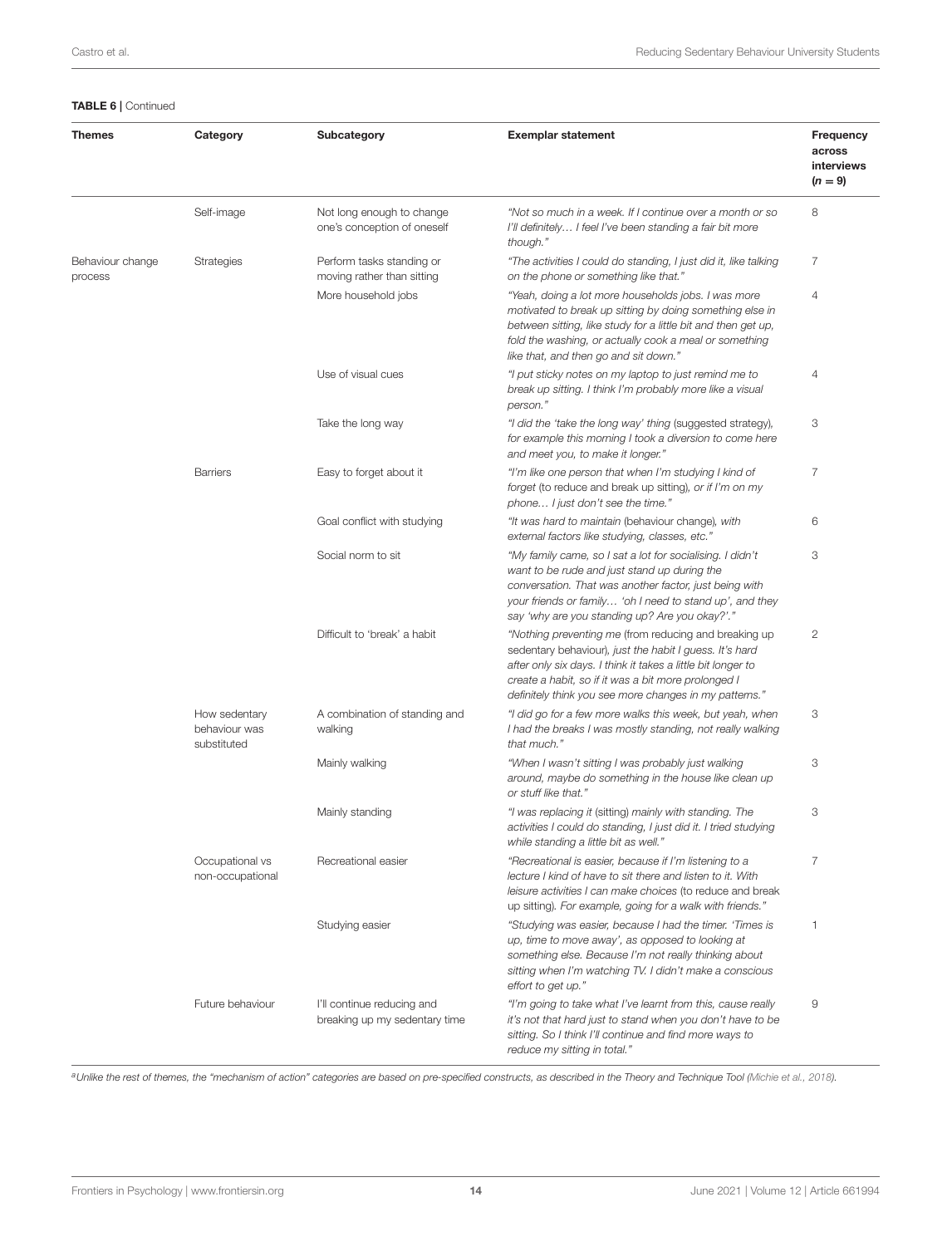<span id="page-14-0"></span>

| <b>TABLE 7</b>   Mean score (0-10) for the 14 mechanisms of action statements      |
|------------------------------------------------------------------------------------|
| explored in the process evaluation interviews with University students $(n = 9)$ . |

| Mechanism of action <sup>a</sup> | Mean score | <b>Standard deviation</b> |
|----------------------------------|------------|---------------------------|
| Feedback processes               | 9.22       | 0.66                      |
| Motivation                       | 8.33       | 1.41                      |
| Intentions                       | 8          | 1.58                      |
| Belief about consequences        | 7.78       | 1.39                      |
| Knowledge                        | 7.67       | 2.12                      |
| Behavioural cueing               | 6.89       | 2.20                      |
| Attitude towards behaviour       | 6.67       | 2.12                      |
| Social/professional role         | 5.33       | 2.59                      |
| Behavioural regulation           | 5.29       | 1.39                      |
| Skills                           | 5          | 2.64                      |
| Self-image                       | 3.67       | 2.73                      |
| Reinforcement                    | 3.33       | 2.17                      |
| Social influences                | 3.22       | 1.48                      |
| Subjective norms                 | 2.78       | 0.97                      |

<sup>a</sup>Feedback processes: Processes through which current behaviour is compared against a particular standard. Motivation: Processes relating to the impetus that gives purpose or direction to behaviour and operates at a conscious or unconscious level. **Intentions:** A conscious decision to perform a behaviour or a resolve to act in a certain way. **Belief about consequences**: Beliefs about the consequences of a behaviour (i.e., perceptions about what will be achieved and/or lost by undertaking a behaviour, as well as the probability that a behaviour will lead to a specific outcome). Knowledge: An awareness of the existence of something. **Behavioural cueing**: Processes by which behaviour is triggered from either the external environment, the performance of another behaviour, or from ideas appearing in consciousness. **Attitude towards the** behaviour: The general evaluations of the behaviour on a scale ranging from negative to positive. Social/professional role and identity: A coherent set of behaviours and displayed personal qualities of an individual in a social or work setting. Behavioural regulation: Behavioural, cognitive, and/or emotional skills for managing or changing behaviour. Skills: An ability or proficiency acquired through practise. Self-image: One's conception and evaluation of oneself, including psychological and physical characteristics, qualities, and skills. Reinforcement: Processes by which the frequency or probability of a response is increased through a dependent relationship or contingency with a stimulus or circumstance. Social influences: Those interpersonal processes that can cause oneself to change one's thoughts, feelings, or behaviours. Subjective norms: One's perceptions of what most other people within a social group believe and do.

The students highlighted the activPAL feedback provided during the one-on-one session and the text messages as two intervention components that were particularly helpful in their quest to reduce and break up sedentary behaviour. To a lesser extent, students also attributed their behaviour change success to the use of self-regulation strategies (i.e., goal setting and selfmonitoring). There were conflicting views, however, on whether the intervention assisted the students in developing new skills to reduce and break up their sedentary behaviour. Some students did not consider that they have learnt new skills but rather used existing strategies more often. Similarly, students held mixed views as to whether reducing and breaking up sedentary time is part of their student role/identity.

Other mechanisms of action explored during the interviews (i.e., reinforcement, subjective norms, social influences, and selfimage) did not seem to have substantially contributed to the students' behaviour change processes. For example, only two students reported having used incentives to reinforce behaviour change efforts. Similarly, most students did not mention any social influence that had positively contributed to reducing and breaking up their sedentary behaviour, although many claimed that they have tried to 'convince' their family and friends to move more and sit less.

### Mechanism of Action Questionnaire

As shown in **[Table 7](#page-14-0)**, the mean scores for the different mechanisms of action statements (i.e., reasons for change) ranged from 2.8 to 9.2, on a scale of 0 to 10 (with 0 meaning that the specific statement did not apply to the student's behaviour change process at all, and 10 meaning that it completely reflected the student's reason for change). Statements referring to feedback processes, motivation, intentions, beliefs about consequences, knowledge, behavioural cueing, and attitude towards the behaviour received a mean score above five (scale's midpoint). Statements referring to social/professional role, behavioural regulation, and skills received a mean score of (or close to) five. Finally, statements referring to self-image, reinforcement, social influences, and subjective norms received a mean score below five.

# **DISCUSSION**

The purpose of this study was to assess the feasibility and preliminary, short-term effects of a BCW-informed intervention aimed at reducing total and prolonged sedentary behaviour in University students. Among our small sample of University students, both accelerometer and self-reported findings suggest that a one-on-one session, together with daily text messages, might encourage students to reduce sedentary behaviour and increase standing and stepping during weekend days. Effect sizes were large for the accelerometer data (activPAL), and small-to-medium for the self-report data (NWU questionnaire). However, there were no significant changes in sedentary behaviour, standing, or stepping across the whole 6 day period or during weekdays.

While limited statistical power may have made it difficult to detect statistically significant changes, results suggest the intervention had different effects depending on the day of the week. Based on the process evaluation results, we interpret this might be because of the type of activities predominantly performed during weekend and weekdays (i.e., recreational and occupational, respectively). Students reported finding it easier to change their sedentary behaviour patterns during leisure activities, rather than during University-related tasks. This is due to common concerns about the negative impact that reducing and breaking up occupational sitting might have on performance, similar to those reported in previous qualitative studies with University students [\(Castro et al., 2020b\)](#page-17-5) and office workers (Cole et al., [2015;](#page-17-12) [MacDonald et al., 2018\)](#page-18-33).

Considering the students found it particularly difficult to reduce and break up their sedentary time during occupational activities, another factor that might have contributed to the lack of change in sedentary behaviour during week days is the reported increase in time spent carrying out academic activities for that period. From baseline to post-intervention, "studying" during weekdays was the only self-reported NWU dimension that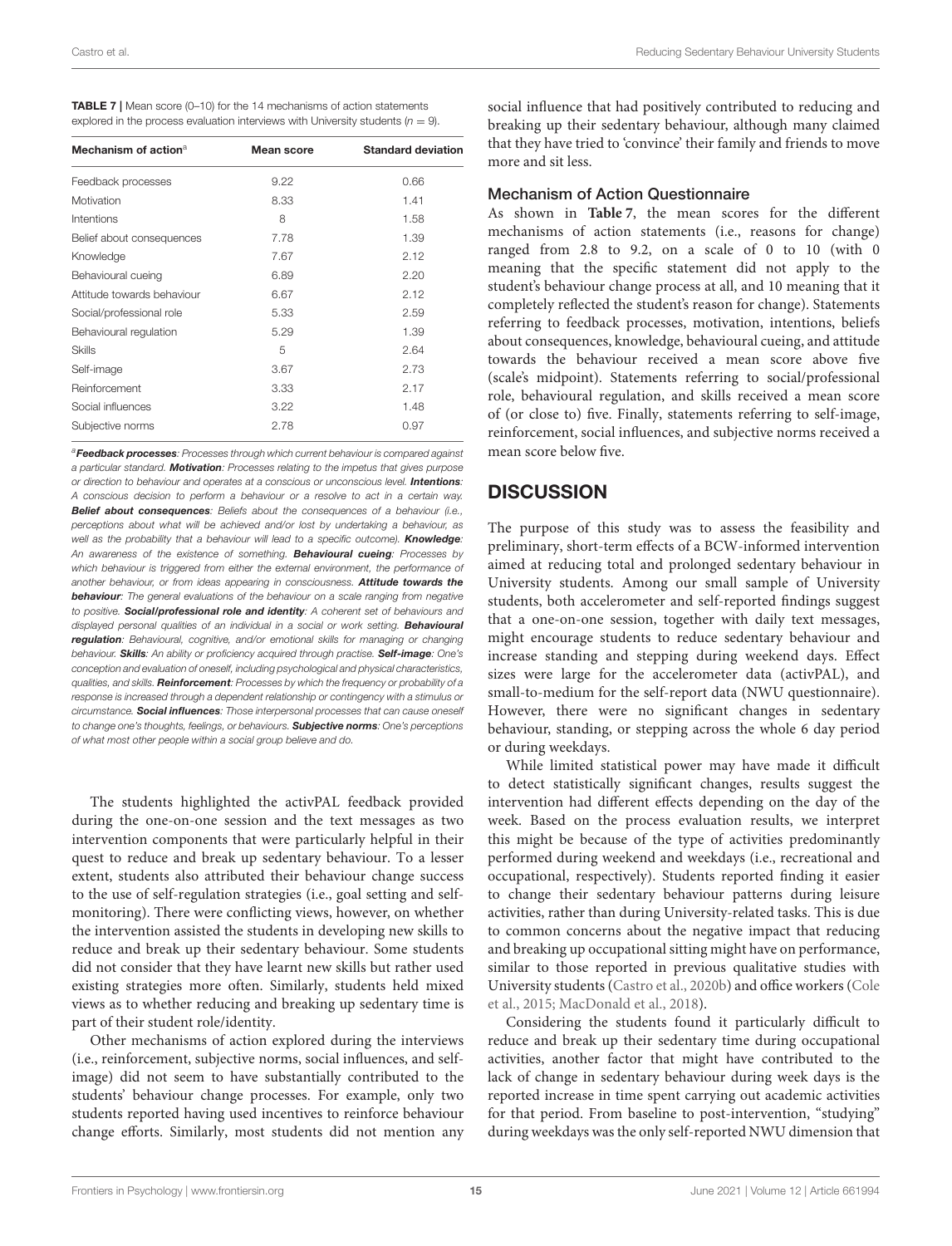experienced a significant change. Even if students also undertake academic activities at home during the weekend, it is plausible that these allow for more active choices, compared to attending lectures or studying in the library on weekdays (where students might not have the option to reduce and break up their sedentary behaviour, or might find it more difficult). The latter may include social normative influences that reduces the chances of students making changes [\(Pachu et al., 2020\)](#page-18-34).

Taken together, these findings suggest that a more complex intervention, involving relevant staff from the University setting and wider environmental changes, are likely to be needed to maximise behaviour change (especially for occupational sedentary behaviour during weekdays). One potential avenue for change is University lecturers, who are in a unique position to highlight the importance of reducing and breaking sedentary behaviour and promote social acceptability for changing behaviour (e.g., implementing active breaks during their lectures). Yet, the interviews reflected that this is not currently being emphasised by lecturers, student wellness advisors, or any other University staff members. Future research should examine how sedentary reduction interventions could be conducted utilising these staff and their potential to be facilitators of behaviour change. In addition, the introduction of sit-to-stand desks in University classrooms and libraries is an effective approach to reducing sedentary behaviour in University students [\(Tardif et al., 2018,](#page-19-4) [Jerome et al., 2017\)](#page-18-5). These desks allow individuals to displace large volumes of sitting to standing, while generally causing little to no disruption in productivity and work routines [\(Karakolis and Callaghan, 2014;](#page-18-35) [Ojo et al.,](#page-18-36) [2018\)](#page-18-36). However, it should be noted that incorporating such environmental opportunities are not always feasible given the increased intervention cost.

Process evaluation results indicated that the intervention protocol and its assessment is feasible and acceptable. Some students felt, however, that the number of days for wearing the activPAL was too long. This could hamper student retention, particularly if further assessments are planned beyond pre- and post-test measurements (e.g., follow-up). One option could be reducing the number of wear days per assessment. A recent study showed that activPAL data from 5 wear days provide precise estimates of weekly activity behaviour in adults, as long as at least 1 weekend day is included [\(Aguilar-Farias et al., 2019\)](#page-17-13).

Overall, students gave positive feedback for, and engaged with, the majority of intervention components, except for the smartphone apps list. Given the high levels of smartphone penetration and use among young adults in Australia (Oviedo-Trespalacios et al., [2019\)](#page-18-37), we were surprised that the students did not generally download any of the suggested apps to facilitate sedentary behaviour change. It is likely that the apps were not used because students were already receiving automatic reminders and information regarding sedentary behaviour via text messages, which is similar to what most freely available apps targeting sedentary behaviour offer (using "push notifications" instead of text messages). Some students mentioned that they were going to re-examine the apps list once the scheduled text messages stopped, as an alternative way to receive prompts. The use of text messages has proved effective in previous studies targeting health behaviour change in University students and constitutes a promising, low-cost intervention approach [\(Obermayer et al., 2004;](#page-18-38) [Head et al., 2013\)](#page-18-39).

An important component of the process evaluation consisted of exploring the intervention's mechanisms of action, based on the BCTs implemented. Relevant mechanisms identified through the interviews, and supported by the results from the mechanism of action questionnaire, included: feedback processes, motivation, intentions, beliefs about consequences, knowledge, behavioural cueing, and attitude towards the behaviour. Most of these mechanisms refer to the "reflective motivation" and "psychological capability" constructs within the COM-B model [\(Michie et al., 2011\)](#page-18-9). That is, the one-on-one session and complementary information appeared to increase awareness of the health consequences of excessive sedentary behaviour, and thus provided motivation for the students to make changes to the amount of time they spend sedentary. In addition, results from the process evaluation showed that automatic mechanisms also play an important role in reducing sedentary behaviour ("automatic motivation" within the COM-B model). The personalised feedback provided on baseline sedentary behaviour (feedback processes) and the regular text-messages (behavioural cueing) were two intervention components that the students identified as most helpful to achieve the desired change. A common element of these two strategies is that they are based on bringing habitual behaviour into conscious awareness. Given that sedentary behaviour is mostly habitual (i.e., it involves little cognitive engagement and is driven by automatic responses), specific strategies targeting unintentional and habitlike behaviour are needed to better control sedentary time [\(Compernolle et al., 2019\)](#page-17-14). Feedback/monitoring of behaviour and behavioural cueing are thus two useful approaches to disrupt sedentary behaviour and should be considered in future interventions, together with strategies targeting reflective motivation (e.g., information on health effects).

Having a preliminary understanding of how the intervention works is desirable as it can allow a more detailed analysis during subsequent process evaluations (e.g., using standardised questionnaires). In addition, it can be used to further optimise the intervention. For example, while behaviour change did not seem to be enhanced by social support in our intervention, available research indicates that the health choices of adolescents and young adults are greatly influenced by peers [\(Yeager et al., 2018\)](#page-19-5). Moreover, our sample of students cited social norms to sit as a barrier to reduce and break up their sedentary behaviour, similar to previous studies with office workers [\(Mansfield et al., 2018\)](#page-18-40). Based on the above, decisions should be made as to whether to modify or introduce new elements in the intervention to address social support/social norms more directly. For example, this could be done by delivering part of the intervention through group sessions, setting up "active" study groups or a buddy system.

By using the NWU questionnaire, we were able to better understand how the participants spent their sedentary time during the trial period. The dominant sedentary behaviour subdomains in our sample were screen time and academic activities. This is consistent with the results from our recent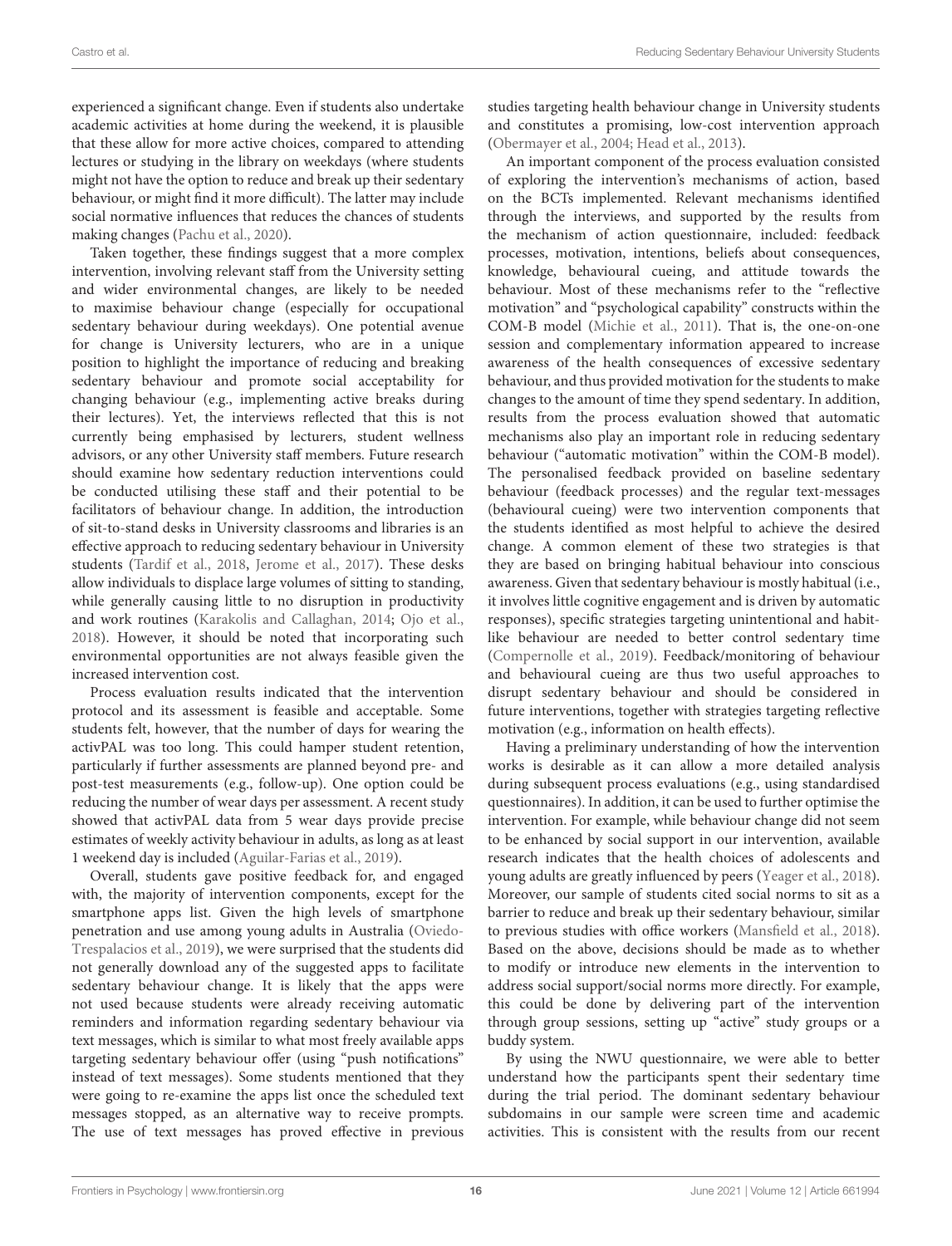meta-analysis [\(Castro et al., 2020a\)](#page-17-1) and suggests that future interventions targeting sedentary behaviour reduction in University students should pay close attention to these two behavioural contexts. Because different sedentary behaviours might be influenced by different factors, targeting specific subdomains or contexts might help intervention developers to identify more precisely what the sources of implementation problems are, thus increasing the likelihood for the intervention to be effective [\(Michie et al., 2008\)](#page-18-7).

An important element of our intervention consisted of arranging a one-on-one session between the participant and the researcher, where most of the BCTs forming the intervention were delivered. It is worth noting that a rich literature exists on individual, person-centred, counselling approaches that have been shown to be effective in helping people change health-related behaviours (e.g., motivational interviewing; Miller and Rollnick, [2012\)](#page-18-41). While the underlying assumptions and theoretical underpinnings of person-centred counselling and the BCW are somewhat different, we consider there is room for future research investigating how to integrate both approaches. For example, motivational interviewing specifically targets the motivational aspects of change, and in that sense it should be compatible with the motivational component of COM-B. In addition, motivational interviewing places especial emphasis on the vocabulary for change and type of communication used during the individual sessions (i.e., the style of delivery), something that is not appropriately covered within the BCW (which focusses primarily on developing intervention content). The role of using person-centred techniques and communication principles in the delivery of one-on-one behaviour change interventions has not been studied within the context of BCWframed interventions, however, and deserves to be investigated in the future. Research exploring how to integrate both approaches might help intervention developers incorporate the added benefits of using the BCW (e.g., comprehensiveness, clear and systematic path to developing intervention content), while also taking into account a range of issues that have been proved to be relevant when helping people to change and that were not fully considered in our intervention (e.g., motivational interviewing type of communication, support of basic psychological needs, tailoring of BCTs depending on the participant's stage of change).

Last, a distinctive feature of our intervention is that we aimed to both reduce and break up sedentary behaviour. That is, we were not only interested in helping students to reduce their overall sedentary behaviour levels but also interrupt long periods of sedentary time more often. While these two behavioural targets are grounded in current public health guidelines (e.g., [Department of Health, 2014;](#page-18-1) Department of Health, Physical Activity, Health Improvement and Protection, [2019\)](#page-18-2), some authors have recently questioned the inclusion of sedentary breaks in the evidence-based guidelines, arguing that the studies supporting the beneficial health effects of breaking up sedentary behaviour often present mixed findings and are limited to small samples [\(Stamatakis et al., 2019\)](#page-18-42). Another disputed topic refers to whether standing is enough to attenuate the negative health effects of total and prolonged sedentary behaviour, as there is only a small difference in energy expenditure between sitting and standing [\(Bailey and Locke, 2015;](#page-17-15) [Van der Ploeg and Hillsdon,](#page-19-6) [2017\)](#page-19-6).

Sedentary behaviour is a relatively new area of research within the physical activity and public health field and, consequently, a number of issues remain to be investigated [\(Biddle et al., 2019\)](#page-17-16). With research on sedentary behaviour growing rapidly, researchers and practitioners should pay close attention to the new advancements in the field and tailor their behavioural targets accordingly. As with physical activity guidelines, recommendations on sedentary behaviour are likely to become more sophisticated over time. In light of the current state of the evidence, we grounded our intervention in the message "sit less, move more, more often," highlighting that standing is a good start, but the additional movement of any intensity will support stronger health effects in University students. Apart from physical health outcomes, however, future intervention developers should also consider the emerging evidence on sedentary behaviour and psychological outcomes [\(De Cocker et al., 2020\)](#page-17-17). For example, standing seems to play a positive role in increasing alertness and boost productivity [\(Biddle et al., 2020\)](#page-17-18), which is particularly relevant to University students.

# Study Strengths and Limitations

Strengths of this study include the use of an evidence- and theorybased framework to develop the intervention, the incorporation of a process evaluation informed by the MRC guidelines, and the assessment of sedentary behaviour by both accelerometer and self-report methods. Limitations are the lack of control condition, the small sample size, and the short-term duration of the study. Although the purpose of the study was to conduct a feasibility investigation (not a thorough evaluation of the intervention's effectiveness), a larger sample size was initially planned, including a control group and an additional followup assessment. However, we had to cancel further student recruitment due to the Covid-19 restrictions. For future research evaluating effectiveness, an adequately powered sample of participants with one or more follow-up assessments are needed to ascertain the reliability and sustainability of the behavioural changes observed. In addition, adding a control condition is particularly important, because the students identified several environmental factors influencing their sedentary behaviour patterns over time (e.g., weather, University workload). Last, adequate procedures for establishing data saturation should be implemented in future process evaluation interviews (e.g., Lowe et al., [2018\)](#page-18-43).

# **CONCLUSIONS**

Our findings suggest that a brief, BCW-informed intervention (composed of a single one-on-one session and automated daily text messages) may help University students to reduce sedentary behaviour and enhance movement during weekend days. Based on the process evaluation results, we propose that the intervention effects occurred through changes in the student's reflective and automatic motivation regarding sedentary behaviour. We discuss different strategies that could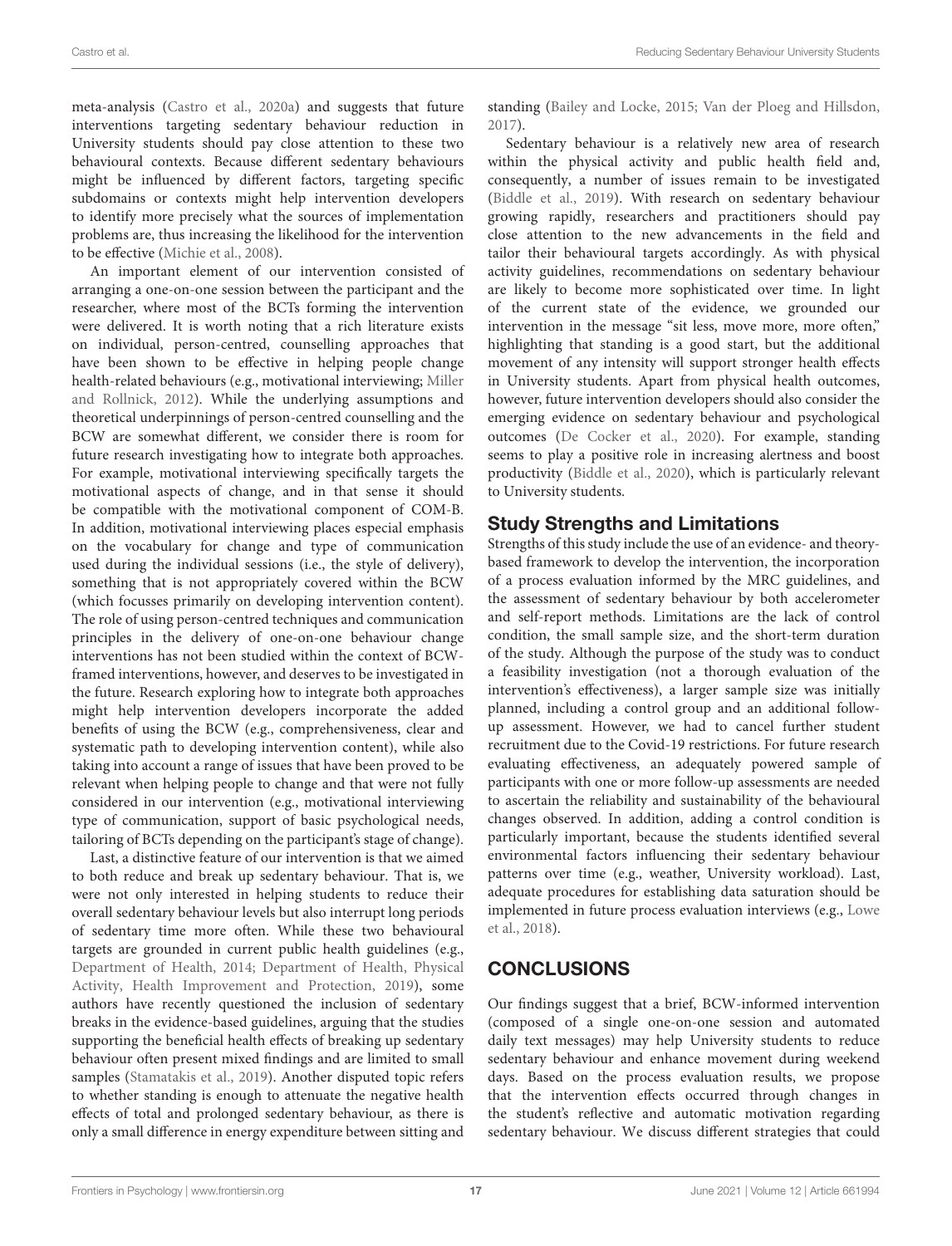be added to the current intervention to maximise its potential for reducing and breaking up sedentary behaviour, such as establishing a collaboration with University staff, introducing sit-to-stand desks, and/or facilitating social support. Overall, the intervention's implementation and evaluation were feasible and acceptable to the students. A larger, randomised controlled trial with follow-up assessments is warranted to appropriately evaluate intervention effectiveness.

# DATA AVAILABILITY STATEMENT

The raw data supporting the conclusions of this article will be made available by the authors, without undue reservation.

# ETHICS STATEMENT

The studies involving human participants were reviewed and approved by University of Southern Queensland's (USQ) Human Research Ethics Committee (Ethical approval No. H19REA314). The patients/participants provided their written informed consent to participate in this study.

# AUTHOR CONTRIBUTIONS

OC, IV, JB, and SB contributed to the conception and design of the study. OC collected the data, performed the

# **REFERENCES**

- <span id="page-17-13"></span>Aguilar-Farias, N., Martino-Fuentealba, P., Salom-Diaz, N., and Brown, W. J. (2019). How many days are enough for measuring weekly activity behaviours with the ActivPAL in adults? J. Sci. Med. Sport 22, 684–688. doi: [10.1016/j.jsams.2018.12.004](https://doi.org/10.1016/j.jsams.2018.12.004)
- <span id="page-17-6"></span>Alley, S. J., Vandelanotte, C., Duncan, M. J., Short, C. E., Maher, J. P., Schoeppe, S., et al. (2019). Should I sit or stand? Likelihood of adherence to messages about reducing sitting time. BMC Public Health 19:871. doi: [10.1186/s12889-019-7189-z](https://doi.org/10.1186/s12889-019-7189-z)
- <span id="page-17-15"></span>Bailey, D. P., and Locke, C. D. (2015). Breaking up prolonged sitting with light-intensity walking improves postprandial glycemia, but breaking up sitting with standing does not. J. Sci. Med. Sport 18, 294–298. doi: [10.1016/j.jsams.2014.03.008](https://doi.org/10.1016/j.jsams.2014.03.008)

<span id="page-17-11"></span>Bhaskar, R. (2013). A Realist Theory of Science. London: Routledge.

- <span id="page-17-16"></span>Biddle, S. J. H., Bennie, J. A., De Cocker, K., Dunstan, D., Gardiner, P. A., Healy, G. N., et al. (2019). Controversies in the science of sedentary behaviour and health: insights, perspectives and future directions from the 2018 Queensland Sedentary Behaviour Think Tank. Int. J. Environ. Res. Public Health 16:4762. doi: [10.3390/ijerph16234762](https://doi.org/10.3390/ijerph16234762)
- <span id="page-17-18"></span>Biddle, S. J. H., O'Connell, S. E., Davies, M. J., Dunstan, D., Edwardson, C. L., Esliger, D. W., et al. (2020). Reducing sitting at work: process evaluation of the SMArT Work (Stand More At Work) intervention. Trials 21, 1–17. doi: [10.1186/s13063-020-04300-7](https://doi.org/10.1186/s13063-020-04300-7)
- <span id="page-17-0"></span>Biswas, A., Oh, P. I., Faulkner, G. E., Bajaj, R. R., Silver, M. A., Mitchell, M. S., et al. (2015). Sedentary time and its association with risk for disease incidence, mortality, and hospitalization in adults: a systematic review and meta-analysis. Ann. Intern. Med[. 162, 123–132. doi: 10.7326/M14-](https://doi.org/10.7326/M14-1651) 1651
- <span id="page-17-9"></span>Braun, V., and Clarke, V. (2006). Using thematic analysis in psychology. Qual. Res. Psychol. 3, 77–101. doi: [10.1191/1478088706qp063oa](https://doi.org/10.1191/1478088706qp063oa)
- <span id="page-17-10"></span>Braun, V., and Clarke, V. (2019). Reflecting on reflexive thematic analysis. Qual. Res. Sport Exerc. Health 11, 589–597. doi: [10.1080/2159676X.2019.1628806](https://doi.org/10.1080/2159676X.2019.1628806)

quantitative and qualitative analyses, with input from IV (qualitative analysis), and developed the first draft of the paper. JB, IV, and SB assisted with the interpretation of findings. All authors contributed to the drafting and revision of the final article and approved the final submitted version of the manuscript.

### FUNDING

OC was supported by an Australian Government Research Training Scheme scholarship awarded by the University of Southern Queensland.

# ACKNOWLEDGMENTS

The authors thank all students who volunteered to participate in the study.

# SUPPLEMENTARY MATERIAL

<span id="page-17-4"></span>The Supplementary Material for this article can be found [online at: https://www.frontiersin.org/articles/10.3389/fpsyg.](https://www.frontiersin.org/articles/10.3389/fpsyg.2021.661994/full#supplementary-material) 2021.661994/full#supplementary-material

- <span id="page-17-3"></span>Cane, J., O'Connor, D., and Michie, S. (2012). Validation of the theoretical domains framework for use in behaviour change and implementation research. Implement. Sci. 7:37. doi: [10.1186/1748-5908-7-37](https://doi.org/10.1186/1748-5908-7-37)
- <span id="page-17-7"></span>Carey, R. N., Connell, L. E., Johnston, M., Rothman, A. J., de Bruin, M., Kelly, M. P., et al. (2019). Behavior change techniques and their mechanisms of action: a synthesis of links described in published intervention literature. Ann. Behav. Med. 53, 693–707. doi: [10.31234/osf.io/x5372](https://doi.org/10.31234/osf.io/x5372)
- <span id="page-17-1"></span>Castro, O., Bennie, J., Vergeer, I., Bosselut, G., and Biddle, S. J. H. (2020a). How sedentary are University students? A systematic review and meta-analysis. Prev. Sci. 21, 332–343. doi: [10.1007/s11121-020-01093-8](https://doi.org/10.1007/s11121-020-01093-8)
- <span id="page-17-5"></span>Castro, O., Vergeer, I., Bennie, J., Cagas, J., and Biddle, S. J. H. (2020b). Using the Behavior Change Wheel to understand University students' prolonged sitting time and identify potential intervention strategies. Int. J. Behav. Med. 28, 360–371. doi: [10.1007/s12529-020-09926-0](https://doi.org/10.1007/s12529-020-09926-0)
- <span id="page-17-12"></span>Cole, J. A., Tully, M. A., and Cupples, M. E. (2015). "They should stay at their desk until the work's done": a qualitative study examining perceptions of sedentary behaviour in a desk-based occupational setting. BMC Res. Notes 8:683. doi: [10.1186/s13104-015-1670-2](https://doi.org/10.1186/s13104-015-1670-2)
- <span id="page-17-14"></span>Compernolle, S., DeSmet, A., Poppe, L., Crombez, G., De Bourdeaudhuij, I., Cardon, G., et al. (2019). Effectiveness of interventions using self-monitoring to reduce sedentary behavior in adults: a systematic review and meta-analysis. Int. J. Behav. Nutr. Phys. Act. 16:63. doi: [10.1186/s12966-019-0824-3](https://doi.org/10.1186/s12966-019-0824-3)
- <span id="page-17-8"></span>Connell, L. E., Carey, R. N., de Bruin, M., Rothman, A. J., Johnston, M., Kelly, M. P., et al. (2019). Links between behavior change techniques and mechanisms of action: an expert consensus study. Ann. Behav. Med. 53, 708–720. doi: [10.1093/abm/kay082](https://doi.org/10.1093/abm/kay082)
- <span id="page-17-2"></span>Cotten, E., and Prapavessis, H. (2016). Increasing nonsedentary behaviors in University students using text messages: randomized controlled trial. JMIR mHealth uHealth 4:e99. doi: [10.2196/mhealth.5411](https://doi.org/10.2196/mhealth.5411)
- <span id="page-17-17"></span>De Cocker, K., Ketels, M., Bennie, J. A., and Clays, E. (2020). Is devicebased total and domain-specific sedentary behaviour associated with psychological distress in Flemish workers?. Eur. J. Public Health 31, 151–156. doi: [10.1093/eurpub/ckaa144](https://doi.org/10.1093/eurpub/ckaa144)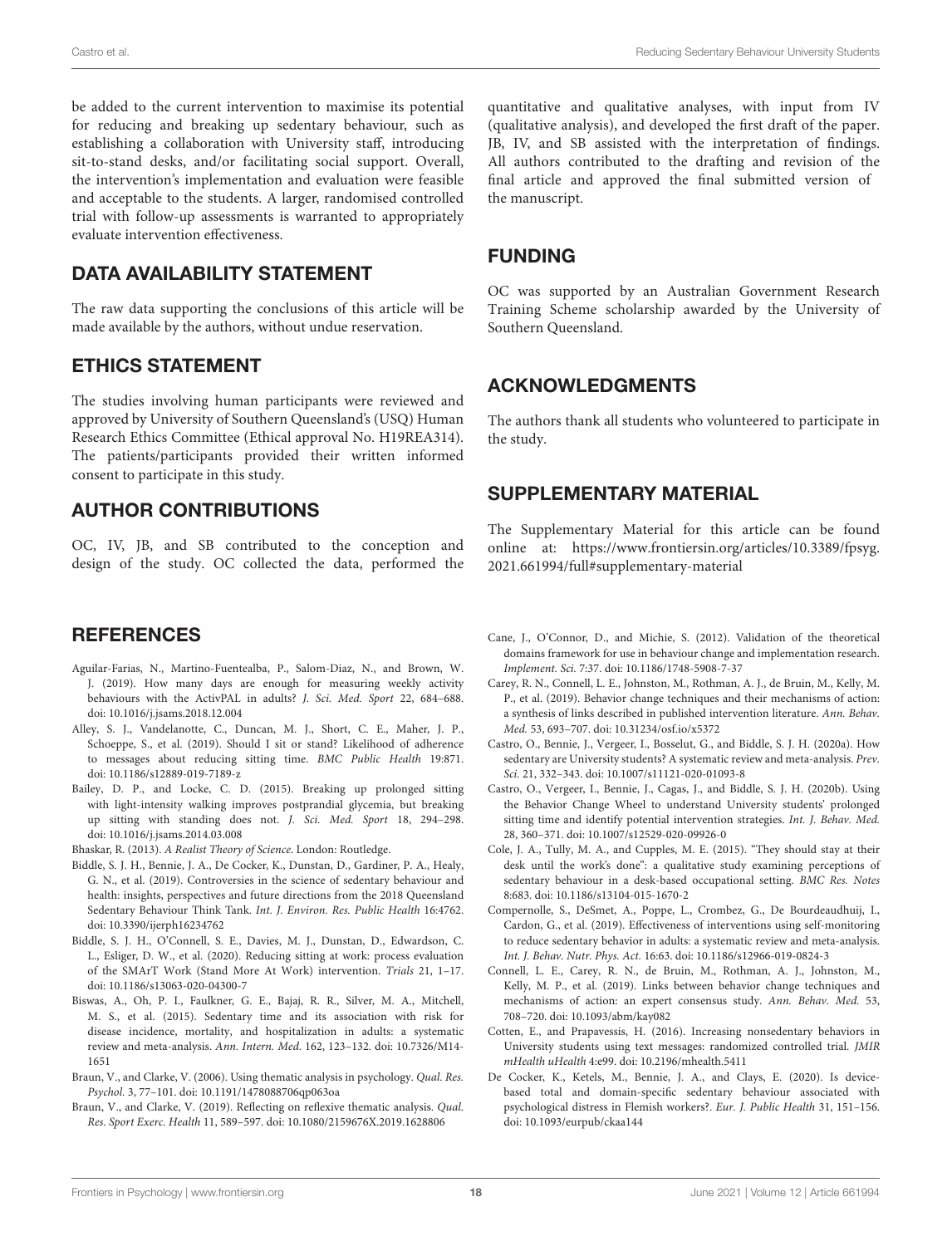- <span id="page-18-18"></span><span id="page-18-13"></span>Deliens, T., Deforche, B., De Bourdeaudhuij, I., and Clarys, P. (2015). Determinants of physical activity and sedentary behaviour in University students: a qualitative study using focus group discussions. BMC Public Health 15:1. doi: [10.1186/s12889-015-1553-4](https://doi.org/10.1186/s12889-015-1553-4)
- <span id="page-18-1"></span>Department of Health (2014). Australia's Physical Activity and Sedentary Behaviour Guidelines for Adults (18–64 Years). Canberra, ACT: Australian Government, Department of Health.
- <span id="page-18-2"></span>Department of Health, Physical Activity, Health Improvement and Protection (2019). UK Chief Medical Officers' Physical Activity Guidelines. London: Department of Health, Physical Activity, Health Improvement and Protection.
- <span id="page-18-29"></span>Edwardson, C. L., Winkler, E. A., Bodicoat, D. H., Yates, T., Davies, M. J., Dunstan, D. W., et al. (2017). Considerations when using the activPAL monitor in field-based research with adult populations. J. Sport Health Sci. 6, 162-178. doi: [10.1016/j.jshs.2016.02.002](https://doi.org/10.1016/j.jshs.2016.02.002)
- <span id="page-18-15"></span>Fitzsimons, C. F., Kirk, A., Baker, G., Michie, F., Kane, C., and Mutrie, N. (2013). Using an individualised consultation and activPALTM feedback to reduce sedentary time in older Scottish adults: results of a feasibility and pilot study. Prev. Med. 57, 718–720. doi: [10.1016/j.ypmed.2013.07.017](https://doi.org/10.1016/j.ypmed.2013.07.017)
- <span id="page-18-14"></span>Gardiner, P. A., Eakin, E. G., Healy, G. N., and Owen, N. (2011). Feasibility of reducing older adults' sedentary time. Am. J. Prev. Med. 41, 174–177. doi: [10.1016/j.amepre.2011.03.020](https://doi.org/10.1016/j.amepre.2011.03.020)
- <span id="page-18-3"></span>Gardner, B., Smith, L., Lorencatto, F., Hamer, M., and Biddle, S. J. H. (2016). How to reduce sitting time? A review of behaviour change strategies used in sedentary behaviour reduction interventions among adults. Health Psychol. Rev. 10, 89–112. doi: [10.1080/17437199.2015.1082146](https://doi.org/10.1080/17437199.2015.1082146)
- <span id="page-18-31"></span>Grissom, R. J., and Kim, J. J. (2005). Effect Sizes for Research: A Broad Practical Approach. Mahwah: Lawrence Erlbaum Associates Publishers.
- <span id="page-18-39"></span>Head, K. J., Noar, S. M., Iannarino, N. T., and Harrington, N. G. (2013). Efficacy of text messaging-based interventions for health promotion: a meta-analysis. Soc. Sci. Med. 97, 41–48. doi: [10.1016/j.socscimed.2013.08.003](https://doi.org/10.1016/j.socscimed.2013.08.003)
- <span id="page-18-24"></span>Healy, G. N., Clark, B. K., Winkler, E. A., Gardiner, P. A., Brown, W. J., and Matthews, C. E. (2011). Measurement of adults' sedentary time in populationbased studies. Am. J. Prev. Med. 41, 216–227. doi: [10.1016/j.amepre.2011.05.005](https://doi.org/10.1016/j.amepre.2011.05.005)
- <span id="page-18-30"></span>Hsieh, H. F., and Shannon, S. E. (2005). Three approaches to qualitative content analysis. Qual. Health Res. 15, 1277–1288. doi: [10.1177/1049732305276687](https://doi.org/10.1177/1049732305276687)
- <span id="page-18-5"></span>Jerome, M., Janz, K. F., Baquero, B., and Carr, L. J. (2017). Introducing sit-stand desks increases classroom standing time among University students. Prev. Med. Rep. 8, 232–237. doi: [10.1016/j.pmedr.2017.10.019](https://doi.org/10.1016/j.pmedr.2017.10.019)
- <span id="page-18-35"></span>Karakolis, T., and Callaghan, J. P. (2014). The impact of sit–stand office workstations on worker discomfort and productivity: a review. Appl. Ergon. 45, 799–806. doi: [10.1016/j.apergo.2013.10.001](https://doi.org/10.1016/j.apergo.2013.10.001)
- <span id="page-18-21"></span>Koster, A., Shiroma, E. J., Caserotti, P., Matthews, C. E., Chen, K. Y., Glynn, N. W., et al. (2016). Comparison of sedentary estimates between activPAL and hip-and wrist-worn ActiGraph. Med. Sci. Sports Exerc. 48:1514. doi: [10.1249/MSS.0000000000000924](https://doi.org/10.1249/MSS.0000000000000924)
- <span id="page-18-20"></span>Kozey-Keadle, S., Libertine, A., Lyden, K., Staudenmayer, J., and Freedson, P. S. (2011). Validation of wearable monitors for assessing sedentary behavior. Med. Sci. Sports Exerc. 43, 1561–1567. doi: [10.1249/MSS.0b013e31820ce174](https://doi.org/10.1249/MSS.0b013e31820ce174)
- <span id="page-18-28"></span>Lakens, D. (2013). Calculating and reporting effect sizes to facilitate cumulative science: a practical primer for t-tests and ANOVAs. Front. Psychol. 4:863. doi: [10.3389/fpsyg.2013.00863](https://doi.org/10.3389/fpsyg.2013.00863)
- <span id="page-18-43"></span>Lowe, A., Norris, A. C., Farris, A. J., and Babbage, D. R. (2018). Quantifying thematic saturation in qualitative data analysis. Field Methods 30, 191–207. doi: [10.1177/1525822X17749386](https://doi.org/10.1177/1525822X17749386)
- <span id="page-18-33"></span>MacDonald, B., Fitzsimons, C., and Niven, A. (2018). Using the COM-B model of behaviour to understand sitting behaviour in UK office workers. Sport Exerc. Psychol. Rev. 14, 23–32.
- <span id="page-18-40"></span>Mansfield, L., Hall, J., Smith, L., Rasch, M., Reeves, E., Dewitt, S., et al. (2018). "Could you sit down please?" A qualitative analysis of employees' experiences of standing in normally-seated workplace meetings. PLoS ONE 13:e0198483. doi: [10.1371/journal.pone.0198483](https://doi.org/10.1371/journal.pone.0198483)
- <span id="page-18-17"></span>Maylor, B. D., Edwardson, C. L., Zakrzewski-Fruer, J. K., Champion, R. B., and Bailey, D. P. (2018). Efficacy of a multicomponent intervention to reduce workplace sitting time in office workers: a cluster randomized controlled trial. J. Occup. Environ. Med. [60, 787–795. doi: 10.1097/JOM.0000000000](https://doi.org/10.1097/JOM.0000000000001366) 001366
- <span id="page-18-8"></span>Michie, S., Atkins, L., and West, R. (2014). The Behaviour Change Wheel: A Guide to Designing Interventions. London: Silverback Publishing, 1003–1010.
- <span id="page-18-25"></span>Michie, S., Carey, R. N., Johnston, M., Rothman, A. J., De Bruin, M., Kelly, M. P., et al. (2018). From theory-inspired to theory-based interventions: a protocol for developing and testing a methodology for linking behaviour change techniques to theoretical mechanisms of action. Ann. Behav. Med. 52, 501–512. doi: [10.1007/s12160-016-9816-6](https://doi.org/10.1007/s12160-016-9816-6)
- <span id="page-18-7"></span>Michie, S., Johnston, M., Francis, J., Hardeman, W., and Eccles, M. (2008). From theory to intervention: mapping theoretically derived behavioural determinants to behaviour change techniques. Appl. Psychol. 57, 660–680. doi: [10.1111/j.1464-0597.2008.00341.x](https://doi.org/10.1111/j.1464-0597.2008.00341.x)
- <span id="page-18-26"></span>Michie, S., Johnston, M., Rothman, A. J., de Bruin, M., Kelly, M. P., Carey, R. N., et al. (2021). Developing an evidence-based online method of linking behaviour change techniques and theoretical mechanisms of action: a multiple methods study. Health Serv. Res. 9, 1–168. doi: [10.3310/hsdr09010](https://doi.org/10.3310/hsdr09010)
- <span id="page-18-9"></span>Michie, S., Van Stralen, M. M., and West, R. (2011). The behaviour change wheel: a new method for characterising and designing behaviour change interventions. Implement. Sci. 6:42. doi: [10.1186/1748-5908-6-42](https://doi.org/10.1186/1748-5908-6-42)
- <span id="page-18-41"></span>Miller, W. R., and Rollnick, S. (2012). Motivational Interviewing: Helping People Change. New York, NY: Guilford Press.
- <span id="page-18-27"></span>Mishra, P., Pandey, C. M., Singh, U., Gupta, A., Sahu, C., and Keshri, A. (2019). Descriptive statistics and normality tests for statistical data. Ann. Card. Anaesth. 22:67. doi: [10.4103/aca.ACA\\_157\\_18](https://doi.org/10.4103/aca.ACA_157_18)
- <span id="page-18-6"></span>Mnich, C. M., Bachert, P., Kunkel, J., Wäsche, H., Neumann, R., and Nigg, C. R. (2019). Stand up, students! Decisional cues reduce sedentary behavior in University students. Front. Public Health 7:230. doi: [10.3389/fpubh.2019.00230](https://doi.org/10.3389/fpubh.2019.00230)
- <span id="page-18-19"></span><span id="page-18-12"></span>Moore, G. F., Audrey, S., Barker, M., Bond, L., Bonell, C., Hardeman, W., et al. (2015). Process evaluation of complex interventions: Medical Research Council guidance. BMJ. 350:h1258. doi: [10.1136/bmj.h1258](https://doi.org/10.1136/bmj.h1258)
- <span id="page-18-23"></span>Moulin, M. S., Lee, C. J., Tucker, P., Prapavessis, H., and Irwin, J. D. (2020). Weekly recall of sedentary time: validity of 2 weekly self-reported measures in undergraduate students. Transl. Sports Med. 3, 127–133. doi: [10.1002/tsm2.123](https://doi.org/10.1002/tsm2.123)
- <span id="page-18-16"></span>Neuhaus, M., Healy, G. N., Fjeldsoe, B. S., Lawler, S., Owen, N., Dunstan, D. W., et al. (2014). Iterative development of Stand Up Australia: a multi-component intervention to reduce workplace sitting. Int. J. Behav. Nutr. Phys. Act. 11, 1–11. doi: [10.1186/1479-5868-11-21](https://doi.org/10.1186/1479-5868-11-21)
- <span id="page-18-11"></span>Oakley, A., Strange, V., Bonell, C., Allen, E., and Stephenson, J. (2006). Process evaluation in randomised controlled trials of complex interventions. BMJ 332:413. doi: [10.1136/bmj.332.7538.413](https://doi.org/10.1136/bmj.332.7538.413)
- <span id="page-18-38"></span>Obermayer, J. L., Riley, W. T., Asif, O., and Jean-Mary, J. (2004). College smokingcessation using cell phone text messaging. J. Am. Coll. Health 53, 71–78. doi: [10.3200/JACH.53.2.71-78](https://doi.org/10.3200/JACH.53.2.71-78)
- <span id="page-18-36"></span>Ojo, S. O., Bailey, D. P., Chater, A. M., and Hewson, D. J. (2018). The impact of active workstations on workplace productivity and performance: a systematic review. Int. J. Environ. Res. Public Health 15:417. doi: [10.3390/ijerph15030417](https://doi.org/10.3390/ijerph15030417)
- <span id="page-18-37"></span>Oviedo-Trespalacios, O., Nandavar, S., Newton, J. D. A., Demant, D., and Phillips, J. G. (2019). Problematic use of mobile phones in Australia... is it getting worse?. Front. Psychiatry 10:105. doi: [10.3389/fpsyt.2019.00105](https://doi.org/10.3389/fpsyt.2019.00105)
- <span id="page-18-34"></span>Pachu, N., Strachan, S., McMillan, D., Ripat, J., and Webber, S. (2020). University students' knowledge, self-efficacy, outcome expectations, and barriers related to reducing sedentary behavior: a qualitative study. J. Am. Coll. Health doi: [10.1080/07448481.2020.1786098.](https://doi.org/10.1080/07448481.2020.1786098) [Epub ahead of print].
- <span id="page-18-0"></span>Patterson, R., McNamara, E., Tainio, M., de, S.á, T. H., Smith, A. D., Sharp, S. J., et al. (2018). Sedentary behaviour and risk of all-cause, cardiovascular and cancer mortality, and incident type 2 diabetes: a systematic review and dose response meta-analysis. Eur. J. Epidemiol. 33, 811–829. doi: [10.1007/s10654-018-0380-1](https://doi.org/10.1007/s10654-018-0380-1)
- <span id="page-18-32"></span>Rosenthal, R., Cooper, H., and Hedges, L. (1994). The Handbook of Research Synthesis. New York, NY: Russell Sage Foundation.
- <span id="page-18-22"></span>Sellers, C., Dall, P., Grant, M., and Stansfield, B. (2016). Validity and reliability of the activPAL3 for measuring posture and stepping in adults and young people. Gait Posture 43, 42–47. doi: [10.1016/j.gaitpost.2015.10.020](https://doi.org/10.1016/j.gaitpost.2015.10.020)
- <span id="page-18-42"></span>Stamatakis, E., Ekelund, U., Ding, D., Hamer, M., Bauman, A. E., and Lee, I. M. (2019). Is the time right for quantitative public health guidelines on sitting? A narrative review of sedentary behaviour research paradigms and findings. Br. J. Sports Med. 53, 377–382. doi: [10.1136/bjsports-2018-099131](https://doi.org/10.1136/bjsports-2018-099131)
- <span id="page-18-10"></span>Steckler, A. B., Linnan, L., and Israel, B. (2002). Process Evaluation for Public Health Interventions and Research, Vol. 28. San Francisco, CA: Jossey-Bass.
- <span id="page-18-4"></span>Sui, W., and Prapavessis, H. (2018). Standing up for student health: an application of the health action process approach for reducing student sedentary behaviour: